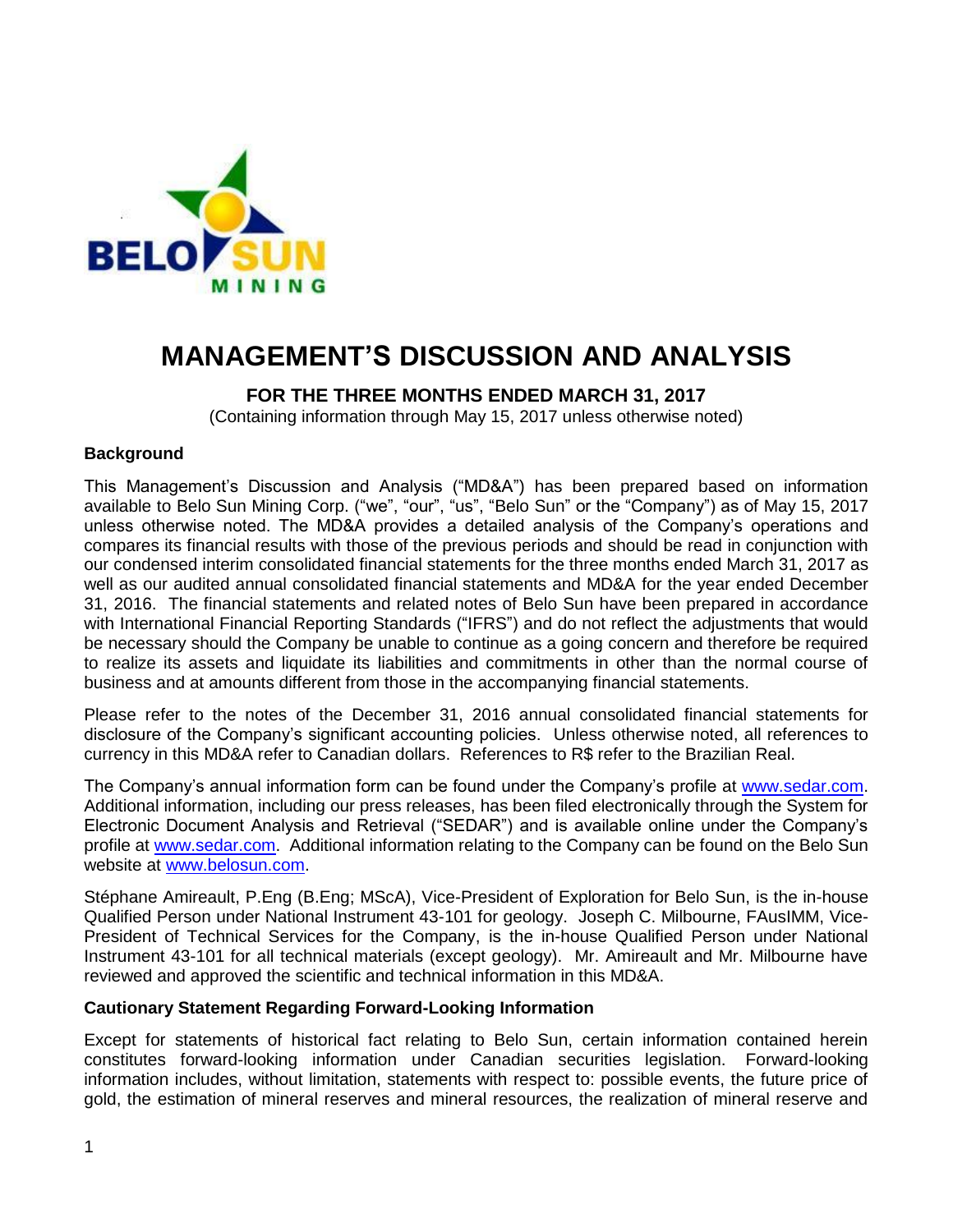mineral resource estimates, the timing and amount of estimated future production, costs of production, capital expenditures, costs and timing of the development of projects and new deposits, success of exploration, development and mining activities, permitting timelines, currency fluctuations, requirements for additional capital, government regulation of mining operations, environmental risks, unanticipated reclamation expenses, title disputes or claims and limitations on insurance coverage. The words "anticipates", ''plans'', ''expects'', "indicative", "intend", ''scheduled'', "timeline", ''estimates'', ''forecasts", "guidance", "opportunity", "outlook", "potential", "projected", "schedule", "seek", "strategy", "study" (including, without limitation, as may be qualified by "feasibility" and "pre-feasibility"), "targets", "models", or ''believes'', or variations of or similar such words and phrases or statements that certain actions, events or results ''may'', ''could'', ''would'', or ''should'', ''might'', or ''will be taken'', ''occur'' or ''be achieved'' and similar expressions identify forward-looking information. Forward-looking information is necessarily based upon a number of estimates and assumptions that, while considered reasonable by Belo Sun and its external professional advisors as of the date of such statements, are inherently subject to significant business, economic and competitive uncertainties and contingencies. There can be no assurance that forward-looking statements will prove to be accurate, as actual results and future events could differ materially from those anticipated in such statements.

Forward-looking information is provided for the purpose of providing information about management's expectations and plans relating to the future. All of the forward-looking statements made in this MD&A are qualified by these cautionary statements and those made in our other filings with the securities regulators of Canada including, but not limited to, the cautionary statements made in the ''Risk Factors'' section of our most recently filed Annual Information Form and this MD&A. These factors are not intended to represent a complete list of the factors that could affect Belo Sun. Economic analyses (including mineral reserve and mineral resource estimates) in technical reports are based on commodity prices, costs, sales, revenue and other assumptions and projections that can change significantly over short periods of time. As a result, economic information in a technical report can quickly become outdated. Belo Sun disclaims any intention or obligation to update or revise any forward-looking information or to explain any material difference between subsequent events and such forward-looking information, except to the extent required by applicable law.

# **Overview of the Company**

Belo Sun is a Canadian-based mineral exploration and development company with a portfolio of goldfocused properties in Brazil including its principal project, the Volta Grande Project in Pará State. Belo Sun's other properties are the Patrocinio Gold Project in Pará State and the Rainbow Alexandrite Project in Goias State.

Highlights for the three months ended March 31, 2017 include:

- In February 2017, the Company received its construction licence ("LI") for the Volta Grande Project from the Brazilian State Government of Pará. However, shortly after receiving the LI, the Company received an order issuing a temporary 180-day injunction halting certain work related to the LI. The injunction is related to the relocation plan and the agreement with INCRA regarding the overlap of a small portion of the Company's mining concessions with their urban development project that were approved in the LI. The Company is appealing this decision. In April 2017, the Company received an interim suspension order related to the LI. According to the order, the LI is suspended until the indigenous study, completed by the Company, has been approved by Funai, the indigenous affairs agency of Brazil. The Company believes that following a review of the previously completed indigenous study, the Brazilian Federal Regional Court will reconsider their decision.
- In February 2017, the Company awarded a contract to FLSmidth for the first phase of turnkey Engineering, Procurement and Construction (EPC) for the Volta Grande Project. The contract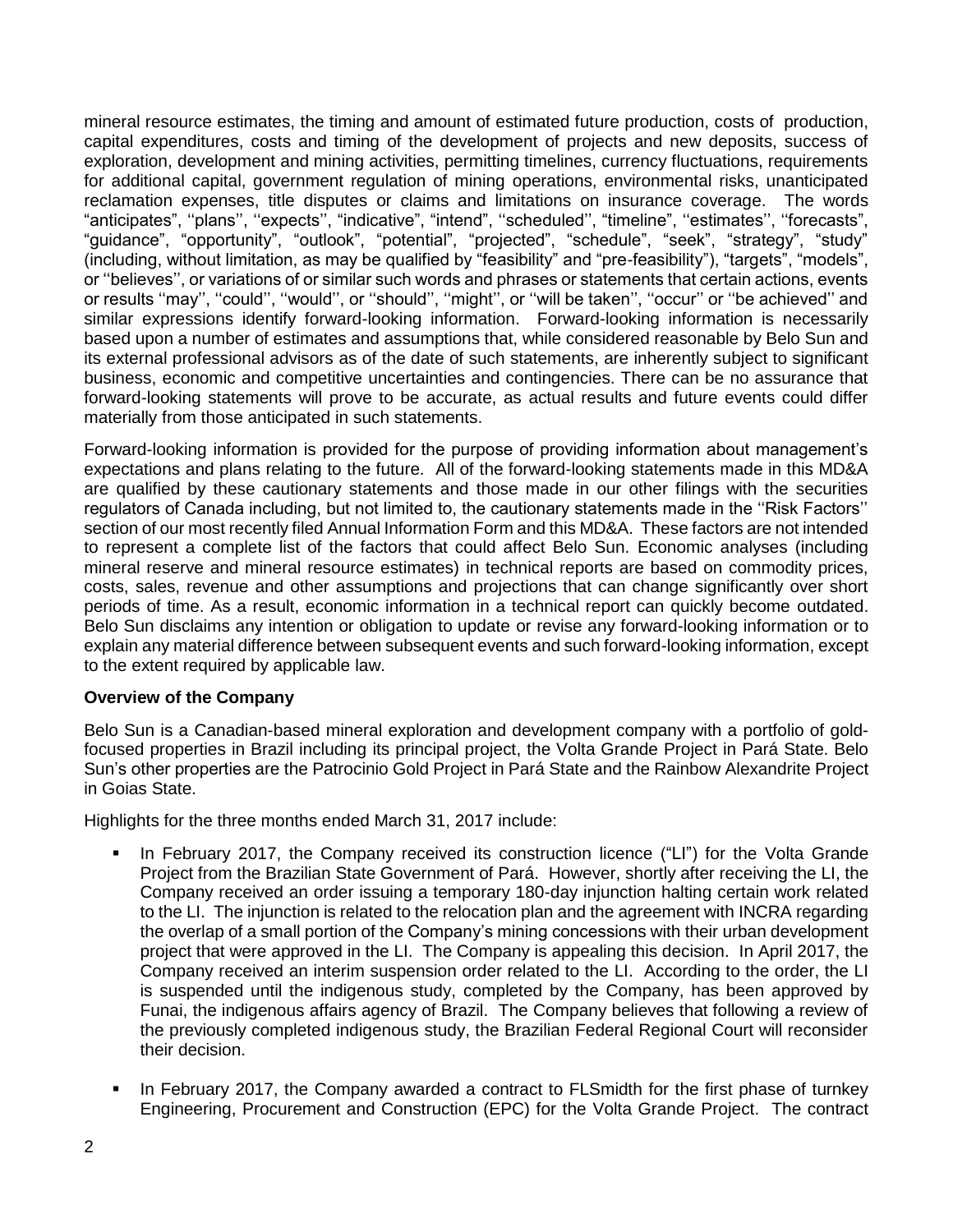includes the completion of basic engineering, selection of construction contractors, the execution planning of the process facility construction and the purchase of a semiautonomous grinding ("SAG") mill. The Company SAG mill represents the first significant equipment purchase for the project.

The Company initiated exploration activities during Q1-2017. The objectives of the program are to expand and upgrade the mineral resources in the North Block; expand and connect mineral resource areas in the South Block; and demonstrate the mineral growth potential along the 120 km-strike property with greenfield exploration activities. The Company has cut back its exploration budget until the injunctions relating to the LI are reversed.

# **Outlook**

For 2017, the Company continues to focus on the advancement of the Volta Grande Project with three main objectives:

- 1) Continuing project optimization with engineering studies, construction planning optimization and capital and operational cost reviews, including actively recruiting and building strong construction, management and mining teams with extensive experience building and operating mines in Brazil.
- 2) Continue to seek and evaluate the best funding solution for the Volta Grande Project.
- 3) Continue exploration activities to expand and upgrade mineral resources in the North and South Blocks of the Volta Grande project, and to demonstrate the mineral growth potential along the greenstone belt.

In February 2017, Belo Sun received the LI for the Volta Grande Project from the Brazilian State Government of Pará. The LI is the final governmental approval authorizing the Company to proceed with construction and development of the project. The Volta Grande Project consists of an open pit, a gold recovery process facility, water and tailings management and supporting infrastructure.

However, shortly after receiving the LI, the Company received an order from the judge of the Agrarian Court of Altamira issuing a temporary 180-day injunction halting certain work related to the LI. The purpose of the injunction is to provide time for the relocation of certain families living near the project site and the finalization of the agreement with INCRA involving the overlap of a small portion of the Company's mining concessions and their urban development project. The relocation plan approved in the LI authorizes the families to relocate at a time of the families' choosing with relocation expenses covered by the Company. The Company is appealing the order and remains open to dialogue with all relevant authorities.

In April 2017, the Company received an interim suspension order related to the LI by the Brazilian Federal Court (the "Court"). According to the order, the LI has been suspended until the indigenous study, completed by the Company, has been approved by Funai, the indigenous affairs agency of Brazil. According to Brazilian regulations, indigenous studies are required if indigenous lands are located less than 10 km from a mining project. The Company completed indigenous studies on the two closest indigenous lands, located 12 and 16 km away from the Volta Grande project, which was accepted by the Secretary of State for Environment and Sustainability. The interim decision by the Court was granted without hearing arguments from either the State of Para or from the Company. The Company believes that following a review of the previously completed indigenous study, the Court will reconsider their position.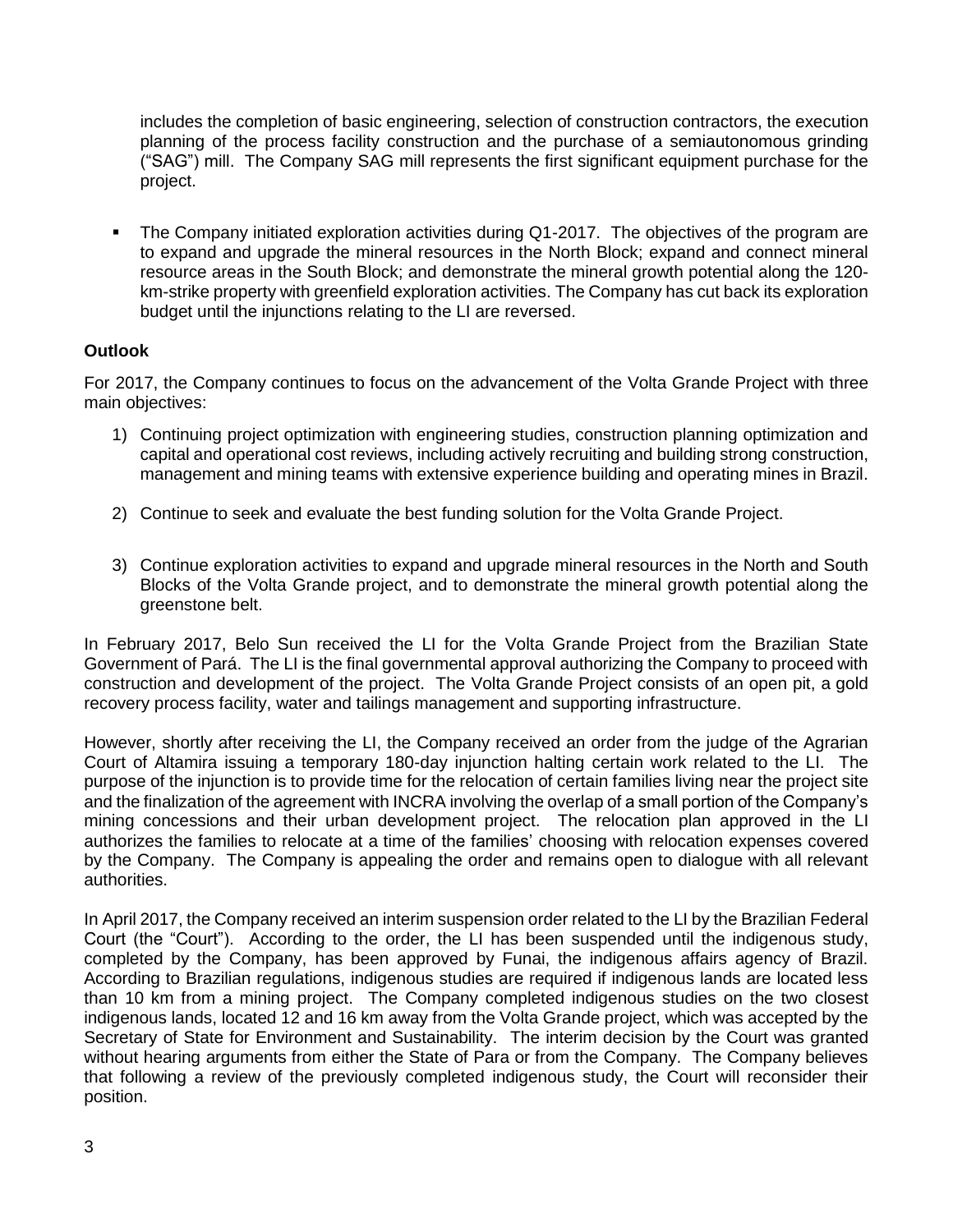The Company is also engaged in tax stabilization discussions with the Pará state government that, if successful, have the potential to provide a long term reduction in indirect taxes and would provide a positive impact on the project economics. These discussions are ongoing and there can be no certainty that a positive result will be negotiated.

## **Summary of Quarterly Results**

The following is a summary of the Company's financial results for the eight most recently completed quarters:

|                          | 31-Mar        | 31-Dec                    | 30-Sep        | 30-Jun        | 31-Mar        | 31-Dec                    | 30-Sep        | 30-Jun        |
|--------------------------|---------------|---------------------------|---------------|---------------|---------------|---------------------------|---------------|---------------|
|                          | 2017          | 2016                      | 2016          | 2016          | 2016          | 2015                      | 2015          | 2015          |
| Net (loss)               | (\$8,838,843) | (\$3,146,089)             | (\$4,035,960) | (\$5,826,646) | (\$2,469,434) | (\$1,884,969)             | (\$1,246,706) | (\$3,417,443) |
| Net (loss) per share     | (\$0.02)      | \$0.00                    | (\$0.01)      | (\$0.02)      | (\$0.01)      | $(\$0.01)$                | (\$0.00)      | (\$0.01)      |
| Working Capital*         | \$63,862,795  | \$74,384,000              | \$76,667,937  | \$11,052,543  | \$15,357,321  | \$5,698,996               | \$8,870,494   | \$11,466,469  |
| <b>Total Assets</b>      |               | \$90,178,134 \$95,366,185 | \$98,546,047  | \$28,504,003  |               | \$29,514,638 \$20,890,407 | \$21,838,320  | \$22,673,256  |
| <b>Total Non-current</b> |               |                           |               |               |               |                           |               |               |
| Liabilities              | \$2,317,396   | \$1,223,172               | \$1,050,696   | \$379,965     | \$0           | \$0                       | \$0           | \$0           |

\* Working Capital is defined as current assets minus current liabilities. Working capital is a Non-IFRS figure without a standardized meaning. Please see "Non-IFRS Measures" below for a reconciliation.

## Factors Affecting Comparability of Quarters

Results of operations can vary significantly as a result of a number of factors. The Company's level of activity and expenditures during a specific quarter are influenced by a number of factors, including the level of working capital, the availability of external financing, the time required to gather, analyze and report on geological data related to its properties and the nature of activity, and the number of personnel required to advance each individual project.

In addition, the granting of stock options and deferred share units ("DSUs") in a particular quarter gives rise to stock-based compensation expense. In the first quarter of 2017, the Company recorded stockbased compensation expense of \$4,425,543 (Q4-2016 – \$640,715; Q3 – \$1,702,566; Q2 – \$3,656,681; Q1-2016 – \$Nil; Q4-2015 – \$Nil; Q3-2015 – \$Nil; Q2-2015 – \$180,000). DSU expense is dependent on the value of the Company's shares which can fluctuate. Exploration expenditures during quarters vary and can cause earnings to fluctuate. In the first quarter of 2017, the Company recorded exploration and evaluation expenses (including engineering studies) of \$1,250,641 (Q4-2016 – \$1,090,004; Q3 – \$1,061,575; Q2 – \$707,491; Q1-2016 – \$662,059; Q4-2015 – \$648,755; Q3-2015 – \$716,339; Q2-2015 – \$862,633; Q1-2015 – \$1,377,729). The Company's exploration activities slowed down in 2015 as the Company completed its feasibility study in Q1-2015. The decreasing expenditure during 2015 also reflects the weakening of the Brazilian Real as the costs are translated to Canadian dollars. Costs increased during 2016 as the Company completed further studies working towards the application of its LI.

Also contributing to fluctuating quarterly net (losses) are changes in foreign exchange rates. The Company holds a portion of its monetary assets and liabilities in Brazil and therefore changes in the rate of exchange between the Brazilian Real, United States dollar and the Canadian dollar result in reported gains and losses on foreign currency fluctuations.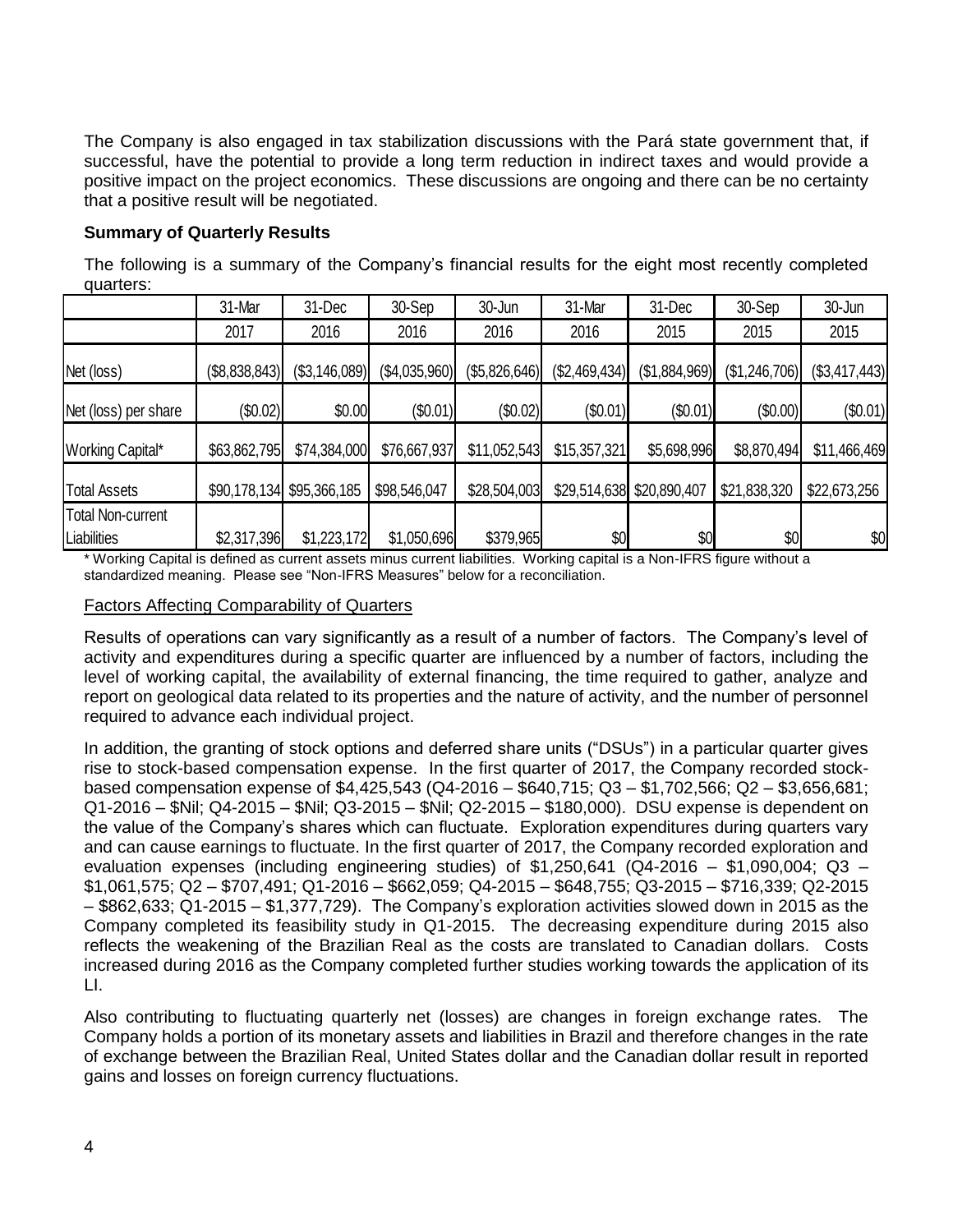The increase in assets during Q1-2016 reflects the increase in cash resulting from the private placement financings with Agnico Eagle Mines Limited and Sun Valley Gold LLC. The increase in assets during Q3-2016 reflects the increase in cash from the bought-deal financing. There were also land purchases during 2016. The increase in non-current liabilities represents the DSU liability for those DSUs that vest more than one year from the period end.

Non-current liabilities represents the DSU liability. This increased in Q1-2017 as a result of a new grant of DSUs in conjunction with an increase in the Company's share price since the prior quarter.

## **Results of Operations – Financial**

The following is a discussion of the results of operations of the Company for the three months ended March 31, 2017. This should be read in conjunction with the Company's condensed interim consolidated financial statements for the three months ended March 31, 2017 and related notes.

For the quarters ended:

|                                     | Three months ended March 31, |             |    |             |
|-------------------------------------|------------------------------|-------------|----|-------------|
|                                     |                              | 2017        |    | 2016        |
| Net loss                            | \$                           | (8,838,843) | \$ | (2,469,434) |
| Interest income                     |                              | (185, 559)  |    | (41, 848)   |
| Salaries, wages and consulting fees |                              | 2,139,523   |    | 1,222,075   |
| Legal and audit fees                |                              | 256,676     |    | 25,654      |
| General and administration          |                              | 699,137     |    | 335,093     |
| Depreciation                        |                              | 42,404      |    | 67,396      |
| Share-based payments                |                              | 4,425,543   |    |             |
| Exploration and evaluation expenses |                              | 1,107,650   |    | 582,528     |
| <b>Engineering studies</b>          |                              | 142,991     |    | 79,531      |
| Loss on foreign exchange            |                              | 210,478     |    | 199,005     |

For the three months ended March 31, 2017, the Company recorded a net loss of \$8,838,843 (\$0.02 per share) compared to a net loss of \$2,469,434 (\$0.01 per share) for the three months ended March 31, 2016.

Salaries, wages and consulting fees increased by \$917,448 in Q1-2017 compared to Q1-2016 primarily as a result of a bonus grant.

Legal and audit fees increased by \$231,022 in Q1-2017 compared to Q1-2016. This is due to the costs to complete the application for the construction licence, as well as costs incurred to initiate the appeal against the temporary suspension.

General and administration costs increased by \$364,044 in Q1-2017 compared to Q1-2016 primarily as a result of higher travel costs and increased administrative costs in Brazil, in large part associated with work on the LI and the appeal of the temporary suspension.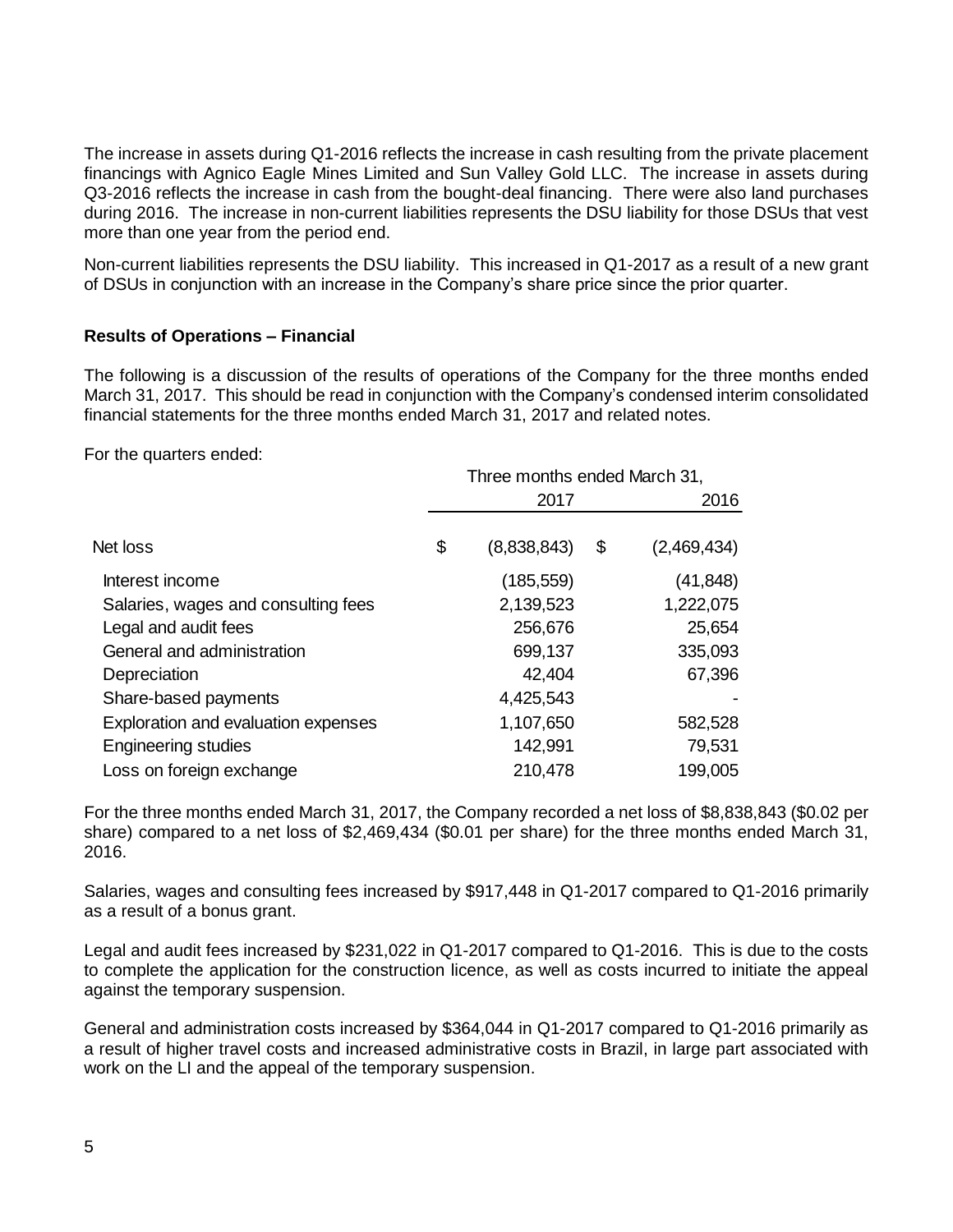The Company recorded a cost of \$4,425,543 in share-based payments during Q1-2017 related to the vesting accruals of stock options previously granted as well as the issuance and vesting of DSUs to the Company's directors, officers and employees (Q1-2016: \$nil). Expense related to the vesting accruals of stock options was \$342,306. DSU expense during the period was \$4,083,237. This related to a DSU grant of 5,260,000 during the quarter for which one-quarter vested. As well, the cost related to DSUs granted during previous quarters where vesting accruals were recorded. The DSU expense is dependent on the Company's share price, which increased during Q1-2017 contributing to the cost.

Evaluation expenses, including engineering studies, and exploration were \$1,250,641 for the three months ended March 31, 2017 compared to \$662,059 for the three months ended March 31, 2016. These costs have increased as a result of further costs related to the application for the LI and the appeal of the temporary suspension.

The Company also recognized a foreign exchange loss of \$210,478 during Q1-2017 (Q1-2016 – \$199,005) as a result of the effect of fluctuations in the exchange rates between the Brazilian Real and the U.S. dollar.

During the three months ended March 31, 2017, the Company spent \$4,518,940 on operations (three months ended March 31, 2016: \$1,769,973). During the three months ended March 31, 2017, the Company made a deposit on the mill that it will be building as well as some temporary housing at the mine site for cash of \$2,773,678. As well, the Company spent \$158,240 on initial development costs for the Volta Grande project. During the three months ended March 31, 2017, the Company paid \$532,754 in cost of issue accrued related to the bought-deal financing during the prior year. As well, the Company purchased \$226,094 in the Company's shares which are held in trust for settlement of share-based payments.

## **Liquidity and Capital Resources**

Given the nature of the Company's operations, the most relevant financial information relates primarily to current liquidity, solvency and planned expenditures. The Company's financial success will be dependent upon the development of a property that leads to the production of gold. Such development may take years to complete and the amount of resulting income, if any, is difficult to determine.

The Company currently has a negative operating cash flow and finances its mineral exploration activities through equity financings. The Company's financial success will be dependent on the economic viability of its mineral exploration properties and the extent to which it can establish economic mineral reserves and operations.

The Company had working capital (see Non-IFRS Measures) of \$63,862,795 as at March 31, 2017 (December 31, 2016 - \$74,384,000) including cash and cash equivalents of \$74,187,374 (December 31, 2016 - \$82,385,921). None of the cash equivalents are invested in asset-backed securities.

The Company is currently focusing its efforts on the Volta Grande Project.

#### Term Investment

The Company is carrying a term deposit with Banco do Brasil to fund potential amounts owing to Companhia de Pesquisa de Recoursos Minerais ("CPRM"). As at March 31, 2017, the balance of this deposit was R\$1,547,684 (\$658,486) (December 31, 2016: R\$1,518,140 (\$626,233)).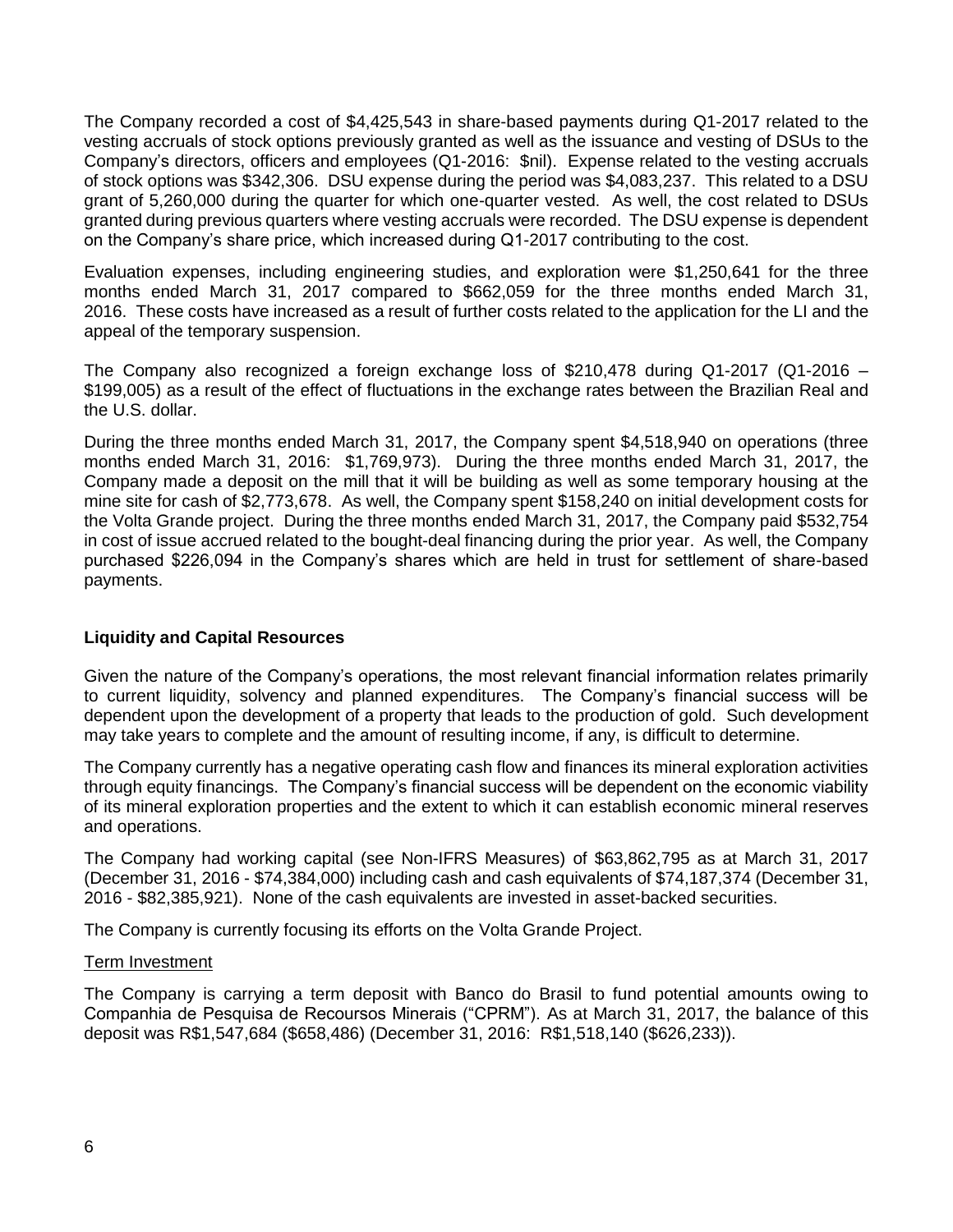## **Non-IFRS Measures**

The Company has referred to working capital throughout this document. Working capital is a Non-IFRS performance measure. In the gold mining industry, it is a common Non-IFRS performance measure but does not have a standardized meaning. The Company believes that, in addition to conventional measures prepared in accordance with IFRS, we and certain investors use this information to evaluate the Company's performance and ability to generate cash, profits and meet financial commitments. This Non-IFRS measure is intended to provide additional information and should not be considered in isolation or as a substitute for measures of performance prepared in accordance with IFRS. The following tables provide a reconciliation of working capital to the financial statements as at March 31, 2017 and December 31, 2016.

|                                          | March 31,    | December 31,   |
|------------------------------------------|--------------|----------------|
|                                          | 2017         | 2016           |
| <b>Current assets</b>                    |              |                |
| Cash and cash equivalents                | \$74,187,374 | \$82,385,921   |
| Prepaid expenses and sundry receivables  | 473,294      | 269,064        |
|                                          | 74,660,668   | 82,654,985     |
| <b>Current liabilities</b>               |              |                |
| Accounts payable and accrued liabilities | 10,797,873   | 8,270,985<br>S |
|                                          |              |                |
| <b>Working Capital,</b>                  |              |                |
| current assets less current liabilities  | 63,862,795   | \$74,384,000   |

## **Capital Risk Management**

The Company includes equity, comprised of issued share capital, shares held in trust for the settlement of share-based payments, share-based payment reserve and deficit, in the definition of capital. The Company's objective when managing capital is to maintain its ability to continue as a going concern in order to provide returns for shareholders and benefits for other stakeholders.

The Company manages its capital structure and makes adjustments to it based on the funds available to the Company in order to support the acquisition and exploration of mineral properties. The Board of Directors does not establish quantitative return on capital criteria for management but rather relies on the expertise of the Company's management and consultants to sustain future development of the business.

The Company's properties are in the development stage and, accordingly, the Company is dependent upon external financings to fund activities. In order to carry out planned engineering, test work, advancement and development of the mining projects, and pay for administrative costs, the Company will spend working capital and expects to raise the additional funds from time to time as required.

Management reviews its capital management approach on an ongoing basis and believes that this approach is reasonable given the relative size of the Company. There were no changes in the Company's approach to capital management during the three months ended March 31, 2017. The Company is not subject to externally imposed capital requirements.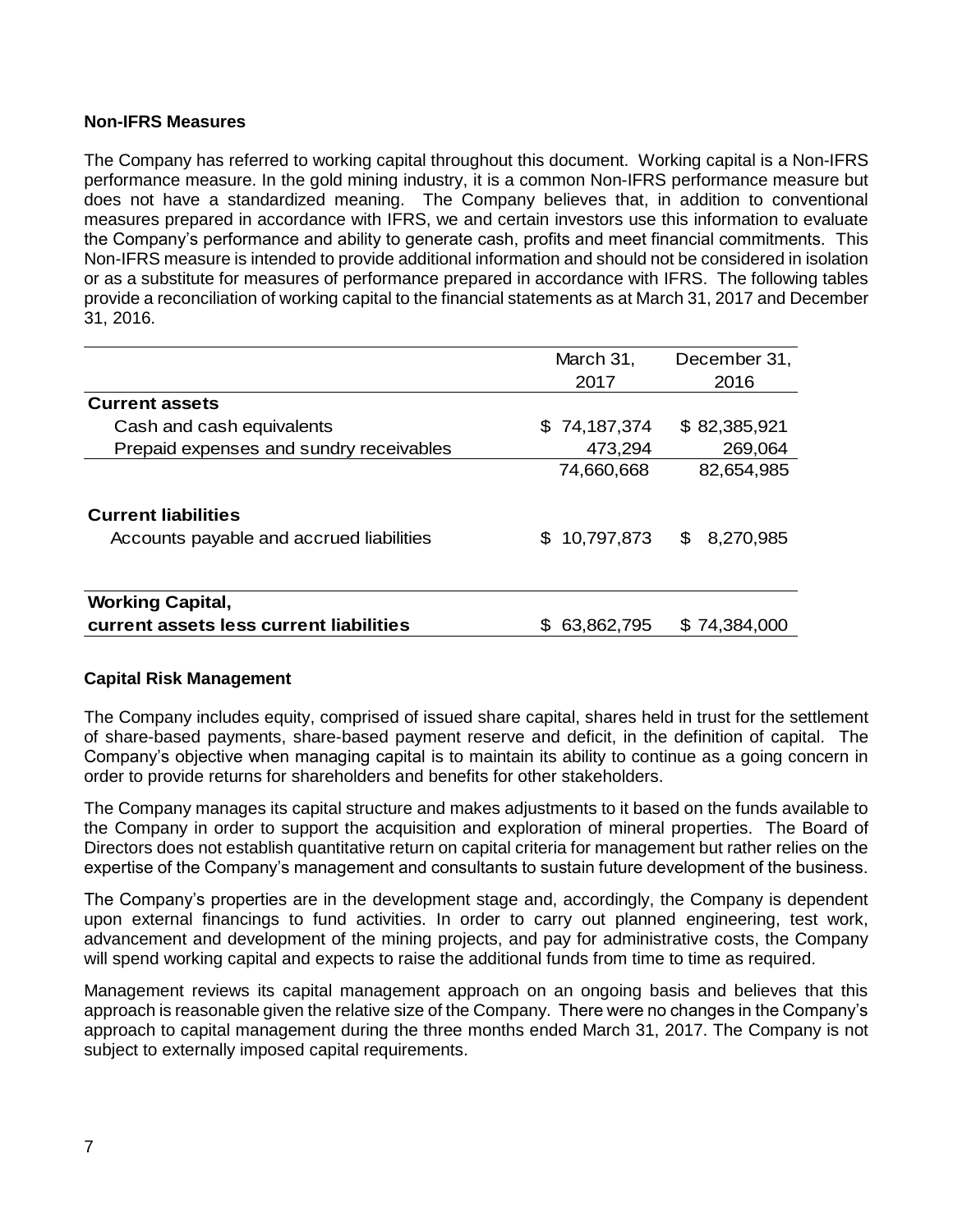## **Commitments and contingencies**

#### Management Contract Commitments

The Company is party to certain management contracts. These contracts require that additional payments of up to \$31,800,000 be made upon the occurrence of certain events such as a change of control of the Company. Minimum commitments remaining under these contracts were approximately \$823,000, all due within one year.

#### Legal contingencies

The Company is, from time to time, involved in various claims and legal proceedings. The Company cannot reasonably predict the likelihood or outcome of these activities. The Company does not believe that adverse decisions in any pending or threatened proceedings related to any matter, or any amount that may be required to be paid in connection thereto, will have a material effect on the financial condition or future results of operations. As at March 31, 2017 and December 31, 2016, no amounts have been accrued related to such matters.

#### Environmental Commitments

The Company's mining and exploration activities are subject to various federal, state and international laws and regulations governing the protection of the environment. These laws and regulations are continually changing and generally becoming more restrictive. The Company conducts its operations so as to protect public health and the environment and believes its operations are materially in compliance with all applicable laws and regulations. The Company has made, and expects to make in the future, expenditures to comply with such laws and regulations.

#### Other Commitments

Under a successfully renegotiated agreement with CPRM in March 2008, the Company maintains an interest bearing term deposit to cover the future royalty payments, starting June 30, 2008. As at March 31, 2017, no royalty payments have been paid.

The capital resources of the Company are mineral property development at \$158,240 and property, plant and equipment at \$14,700,740 (net book value). The Company began capitalizing development costs effective February 2, 2017 upon the initial grant of the LI.

#### **Results of Operation - Exploration**

#### VOLTA GRANDE PROPERTY

Volta Grande, the Company's primary focus, is an advanced-stage exploration project located in Pará State, Brazil where gold mineral resources and reserves have been estimated.

#### Agreement

In 2005, the Company signed an agreement modifying the terms of the acquisition of a 100 percent interest in the Volta Grande Property located in the Pará State, approximately 65 kilometres southeast of the city of Altamira in northern Brazil (the "Volta Grande Property"). Under the original terms of the contract signed in 2004, the Company was to pay to the vendor US\$3 million over four years. Under the modified agreement the Company agreed to pay to the vendor a total of US\$600,000 which was paid in 2006. The transfer of title to the Volta Grande Property occurred following the arrangements with CPRM, whereby the Company has committed to pay CPRM R\$3,740,000 if a mineable deposit is defined on the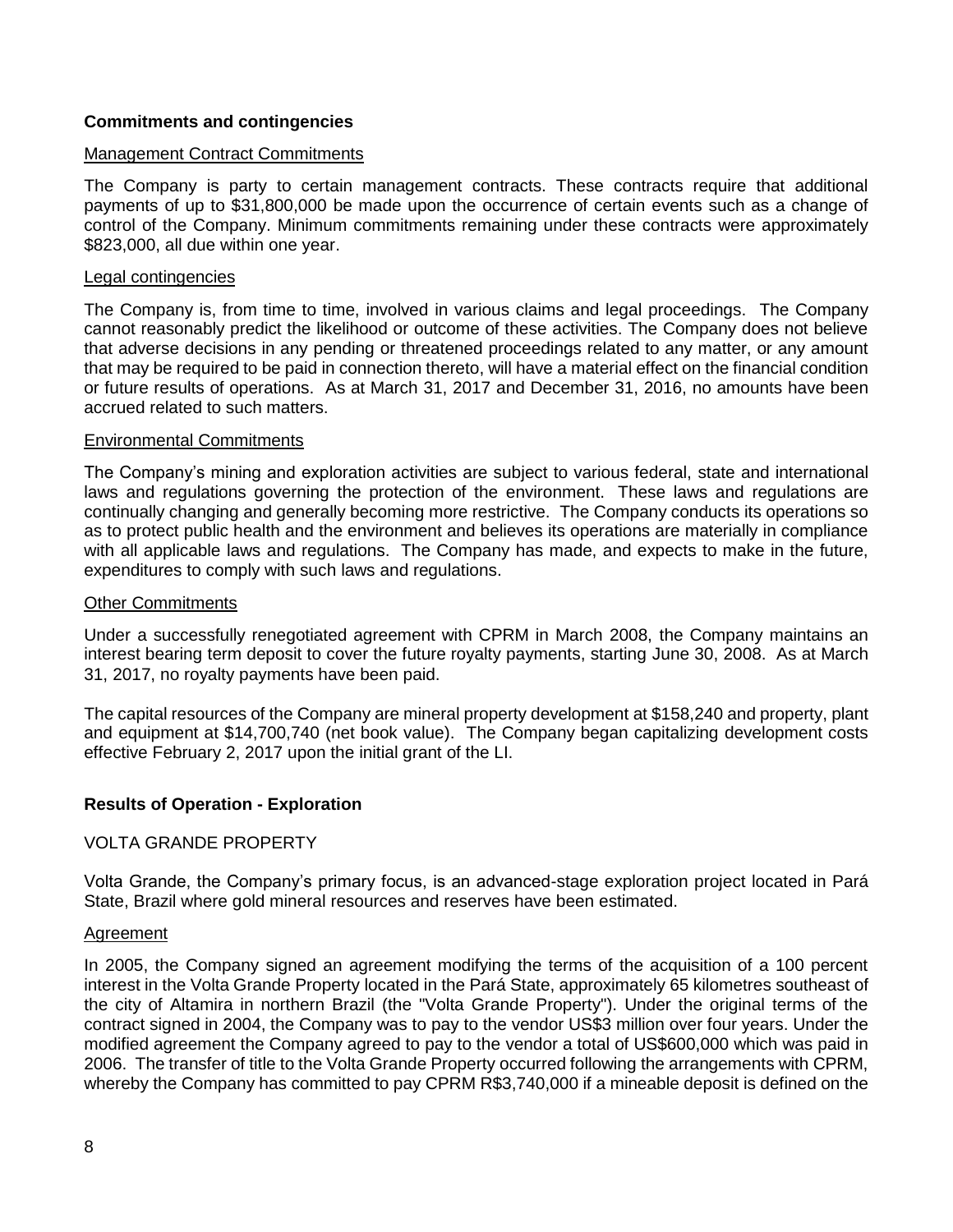Volta Grande Property. Payments would begin two years following production and could be paid over ten years on a quarterly basis. As security, the Company had purchased a term deposit of R\$3,740,000.

In March 2008, the Company successfully renegotiated the agreement with CPRM. Under the new terms, CPRM released to the Company R\$3,525,087 of the total term deposit of R\$4,273,087 held in security to cover the Company's debt owed to CPRM. In addition the Company allocated the balance of the original term deposit that was not released, amounting to R\$748,000, to be retained in an interest bearing term deposit to cover future royalty payments.

#### **Background**

The 100% owned Volta Grande Project is located approximately 65 kilometres southeast of the town of Altamira (pop. 100,000) in the northern region of Pará State.

Gold mineralization was identified at numerous sites in the 1990s by past operators TVX Gold Inc. (now part of Kinross Gold Corporation) and Battle Mountain Exploration (now part of Newmont Mining Corporation). Historical drilling by these companies included more than 27,000 metres of combined core, auger, and reverse circulation drilling and several thousand channel and soil samples. Preliminary metallurgical work indicated that Volta Grande mineralization is amenable to conventional milling and cyanidation process methods, with gold recoveries of up to 95% in bottle roll tests.

The shear-hosted mineral resource at Volta Grande is contained in three main areas (Ouro Verde and Grota Seca located in the North Block, and the South Block), all of which have or have had development in the form of artisanal workings. Within these areas, there are numerous narrow zones of high-grade gold mineralization, with potential for expansion along strike and at depth. There is also potential for the discovery of additional mineralized zones within the large alteration envelope in the host intrusive rocks, which have been traced for more than seven kilometres along strike in the North Block. Two types of gold mineralization are present: primary gold in intrusive rocks and secondary gold in the saprolitic zone overlying the primary mineralization.

The property has been mined historically by garimpeiros (informal miners) for several decades using both open pit and underground mining methods with several shafts of 80 to up to 300 metres along high-grade veins. Grab samples from these shafts have assayed as high as 474.9 g/t Au.

Since 2010, Belo Sun has carried out a large drill exploration program that consisted of over 700 drill holes for a total of over 180,000m drilled (mostly by diamond drilling) at Ouro Verde, Grota Seca and South Block. The results outlined the size of the mineralizing system with a pit-constrained resource extending over 4km on strike and over 0.5km deep for Ouro Verde and Grota Seca.

## **Feasibility Study**

In March 2015, the Company completed a Feasibility Study on its 100% owned Volta Grande Project. The Feasibility Study was prepared in accordance with the definitions set out in National Instrument 43- 101 (NI 43-101) of the Canadian Securities Administrators. Projections include:

- Annual gold production of 205,000 oz averaged over a 17.2 year mine life
- Post-tax Internal Rate of Return of 26% using a gold price of US\$1,200/oz and an exchange rate of 3.1:1 (Brazil R\$3.1: US\$1)
- Post-tax Net Present Value of US\$665 million at a 5% discount rate
- Initial capital costs of US\$298 million, including pre-production costs and taxes
- Average cash operating costs of US\$618/oz and all-in sustaining costs of US\$779/oz
- Proven and Probable mineral reserves of 3.8 million ounces of gold (see table below)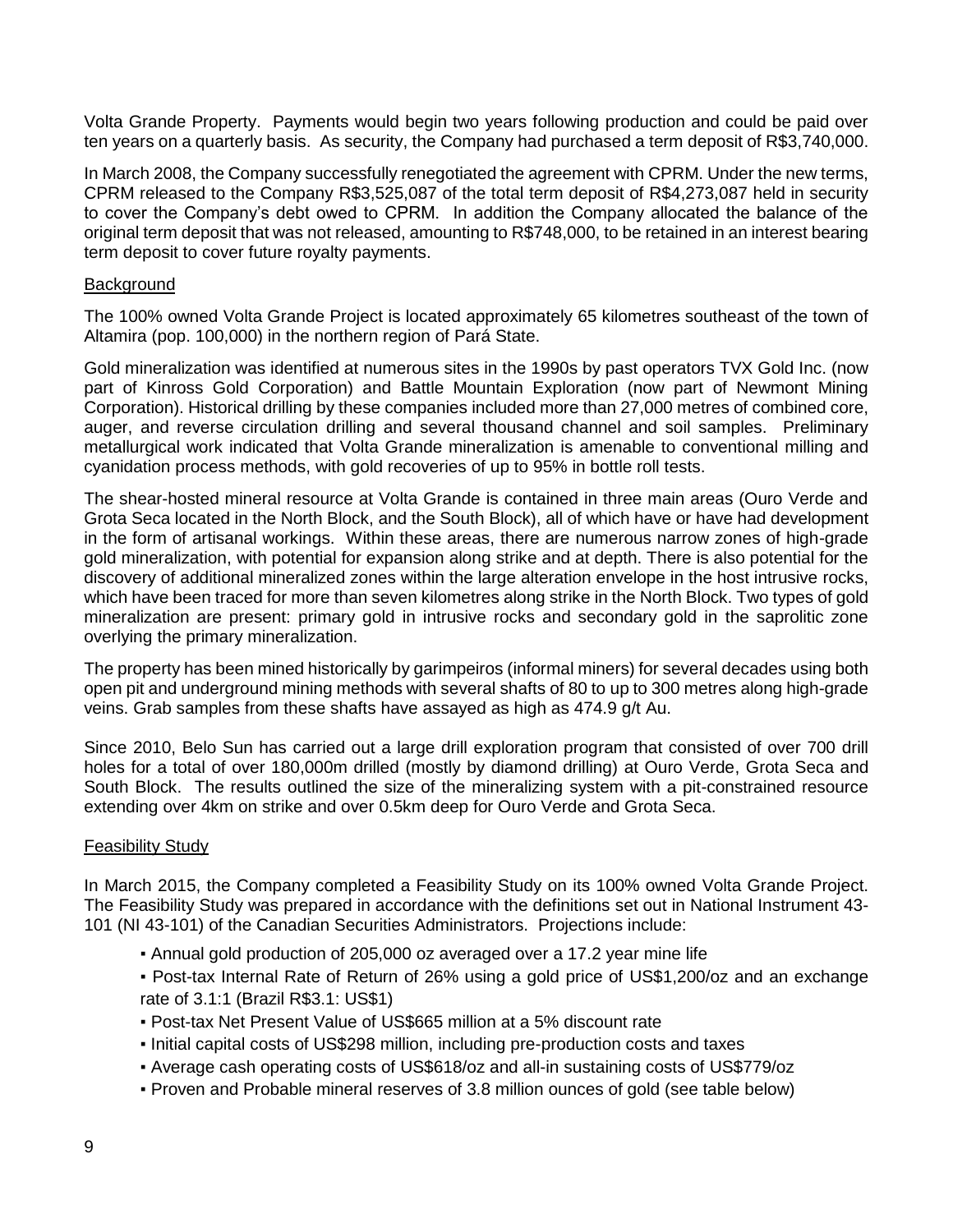See "Cautionary Statement Regarding Forward-Looking Information".

|                          | <b>High Case</b> | <b>Base Case</b> | Low Case      |  |  |
|--------------------------|------------------|------------------|---------------|--|--|
| Gold Price (US\$ per oz) | \$1,300          | \$1,200          | \$1,100       |  |  |
|                          |                  |                  |               |  |  |
| Pre-Tax NPV (5%)         | \$1,171 million  | \$942 million    | \$712 million |  |  |
| Pre-Tax IRR              | 43%              | 37%              | 29%           |  |  |
|                          |                  |                  |               |  |  |
| Post-Tax NPV (5%)        | \$855 million    | \$665 million    | \$472 million |  |  |
| Post-Tax IRR             | 32%              | 26%              | 20%           |  |  |

Summary of Volta Grande Economic Results by Gold Price

Volta Grande Project Capital Expenditures Estimate Breakdown (Post-tax), in US\$

| <b>Initial Capital</b>                       |                      |
|----------------------------------------------|----------------------|
| Process & Infrastructure                     | \$244 million        |
| Mining                                       | \$20 million         |
| <b>Pre-Production Costs - Process</b>        | \$3 million          |
| <b>Pre-Production Costs - Mining</b>         | \$32 million         |
| Total -- Initial Capital                     | \$298 million        |
| <b>Total -- Expansion Capital</b>            | \$63 million         |
| Average Sustaining Capital over life of mine | \$7.3 million / year |

Values have been rounded to the nearest million.

The Feasibility Study capital and operating cost estimates for the Volta Grande Project are summarized below.

| Summary of Volta Grande Project Operating Cost Estimates Average Life-of-Mine Operating Cost |                        |  |  |  |  |
|----------------------------------------------------------------------------------------------|------------------------|--|--|--|--|
| Mining                                                                                       | US\$10.62/tonne milled |  |  |  |  |
| Processing                                                                                   | US\$7.26/tonne milled  |  |  |  |  |
| G&A                                                                                          | US\$0.84/tonne milled  |  |  |  |  |
| <b>Total Operating Cost</b>                                                                  | US\$18.72/tonne milled |  |  |  |  |
| <b>Cash Operating Cost</b>                                                                   | US\$618/oz             |  |  |  |  |
| All in Sustaining Cost                                                                       | US\$779/oz             |  |  |  |  |

## Volta Grande Mineral Reserves

The mineral reserves for the Volta Grande Project are based on the conversion of measured and indicated mineral resources within the current Feasibility Study mine plan. A portion of the measured mineral resources are converted directly to proven mineral reserves and a portion of the indicated mineral resources to probable reserves. The total fully diluted mineral reserves for the Volta Grande Project are shown below.

## **Volta Grande Project Proven and Probable Reserves\***

| <b>Classification</b> | <b>Tonnes (t)</b> | Gold Grade (g/t) | <b>Contained Gold (oz)</b> |
|-----------------------|-------------------|------------------|----------------------------|
| <b>Proven</b>         | 41,757,000        | 1.07             | 1,442,000                  |
| Probable              | 74.212.000        | 0.98             | 2,346,000                  |
| Proven + Probable     | 115,969,000       | 1.02             | 3,788,000                  |

*\*This mineral reserve estimate is as of March 25, 2015 and is based on the new mineral resource estimate dated March 2015. The mineral reserve calculation was completed under the supervision of Gordon Zurowski, P.Eng of AGP Mining Consultants Inc, who is a Qualified Person as defined under National Instrument 43-101. Mineral reserves are stated within the final design*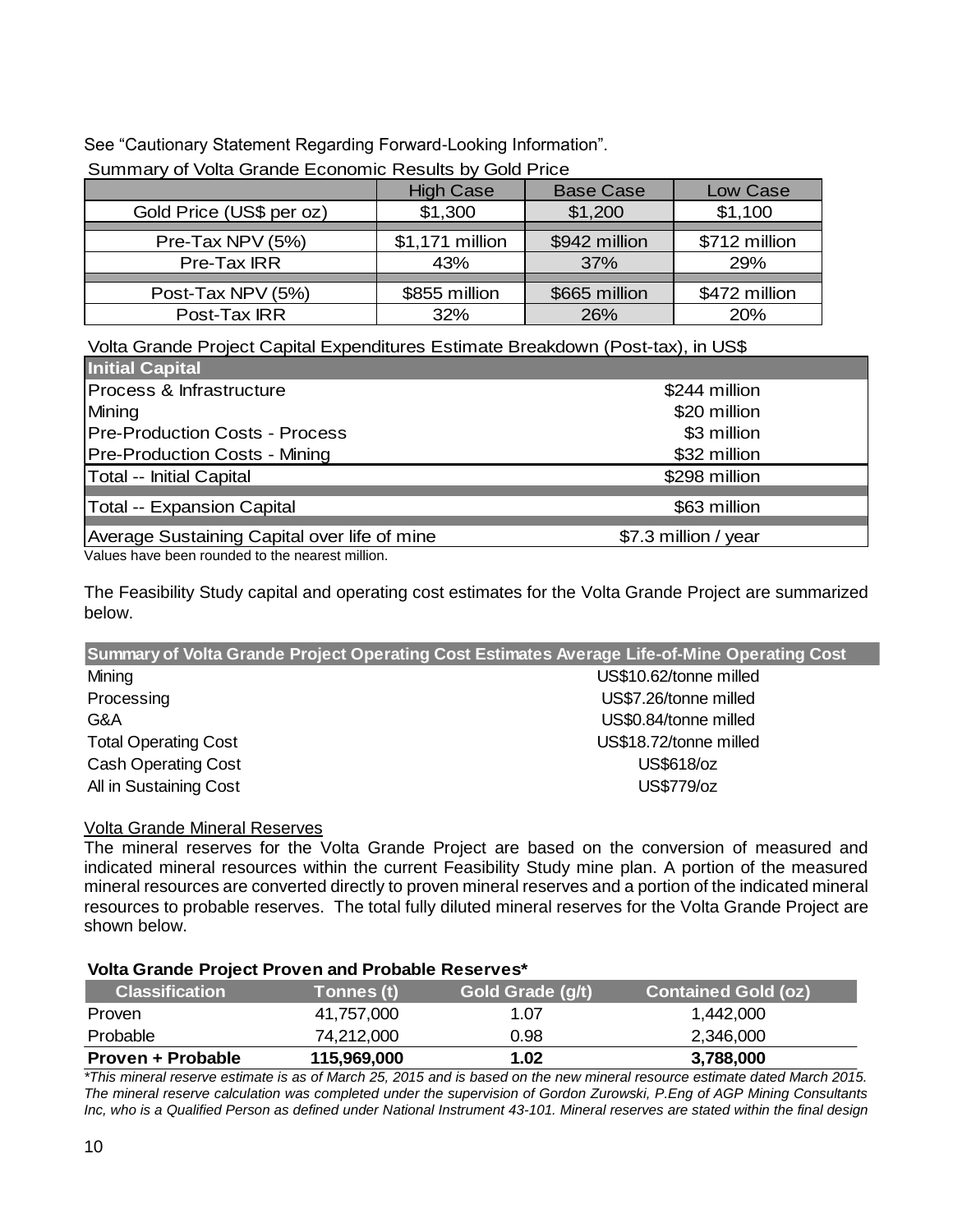*pit based on a USD\$1,020 gold price pit shell with a USD\$1,200 gold price for revenue. The cutoff grade was 0.37 g/t for Ouro Verde and 0.40 g/t for Grota Seca. The mining cost averaged USD\$10.90/tonne milled, processing was USD\$7.25/tonne milled and G&A was USD\$0.84/tonne milled. The process recovery averaged 93%. The exchange rate assumption applied was R\$3.10 equal to US\$1.00 The Feasibility Study only considers the Volta Grande open pit mineralized zones. The Feasibility Study does not include the South Block, nor the Greia Zone. Mineral resources that were part of the March 2015 mineral resource associated*  with South Block and underground mineral resources were left outside of the scope of the Feasibility Study.

## **Mining**

The Feasibility Study considers open pit mining using a 100% owner operated equipment fleet including trucks, loaders and drills. The mine has been designed to deliver an initial 3.5 million tonnes per year (10,000 tonnes per day) of mill feed and expand to 7 million tonnes per year (20,000 tonnes per day) reaching full production in Year 3. The Feasibility Study contemplates a mine that will extract ore over a 17.2-year period not including eight months of pre-production stripping. The Feasibility Study optimizes the mine plan for the first eleven years with an average delivered head grade of 1.3 g/t. Material from the last three months of pre-production stripping will be used to commission the process plant.

The average strip ratio for the life of the mine is estimated at 4.3:1. Open pit bench heights of 10 meters will be mined and ore hauled with 136-tonne haul trucks and matching loading equipment. Best practice grade control drilling will be done with reverse circulation drilling and rock sampling on mine benches prior to blasting. This is intended to provide flexibility for grade control during operations while maintaining reasonable mine operating costs and production capability.

## **Metallurgy**

Extensive feasibility level test work was completed by SGS, using representative run-of-mine composites, that confirmed the material from the Volta Grande mineral deposits is amenable to a conventional crush, grind, gravity concentration, cyanide leach and carbon-in-pulp (CIP) flow sheet. Test work results indicated that 40% to 50% of the gold will be recovered in a gravity concentrate.

#### Infrastructure

The Volta Grande Project is located in Pará State, approximately 60 kilometres south-east of the city of Altamira. Altamira is a major regional centre with a population of 100,000 and is serviced by a local airport and the Trans-Amazonian Highway. Altamira acts as the service center for many large industrial projects in the region.

The climate in the area of the Project is tropical with a rainy season from January to April and a dry season from May to December. The mean temperature is constant throughout the year (25°C to 30°C) and the relative humidity ranges from 65% to 85%.

Access to the mine site from the city of Altamira is by an existing 60 kilometer road that is paved for the first 30 kilometres. The remaining 30km of access road will be upgraded and paved during the mine operation.

Power for the Project will originate from a sub-station located 20 kilometres away and will be brought to the mine project by a 230 kV power line.

Water requirements for the Project will be provided by capturing precipitation and surface run-off. The water collected in storage ponds and augmented by reclaimed water from the tailings management facility should be sufficient to meet operating requirements.

The scientific and technical information contained in the feasibility study pertaining to the Volta Grande Project has been reviewed and approved by the following Qualified Persons: Dr. Jean Francois Couture, PGeo and Dr. Oy Leuangthong, P.Eng (Mineral Resource) of SRK Consulting (Canada) Inc.; Gordon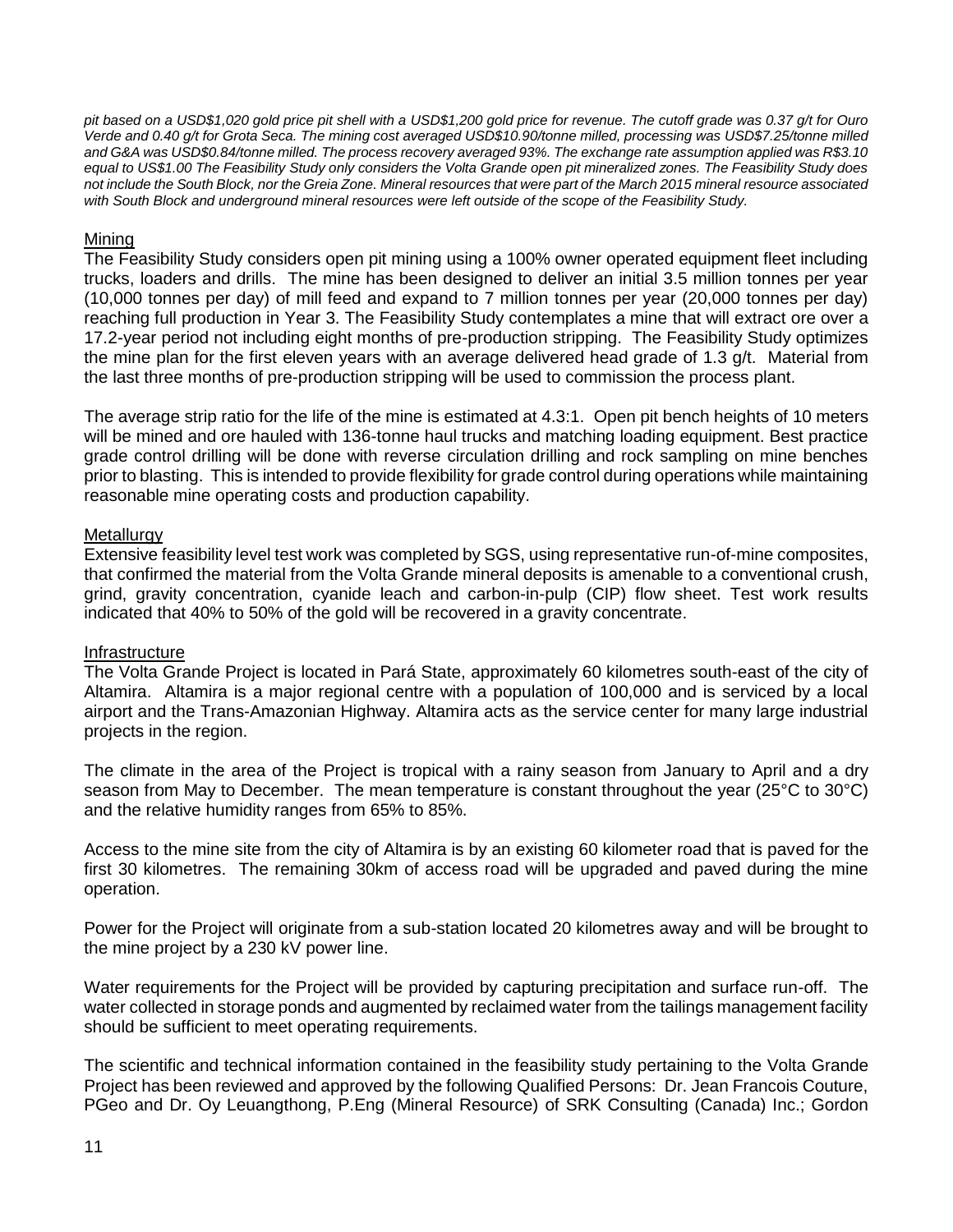Zurowski, P.Eng (Mining), of AGP Mining Consultants Inc.; Alexandre Luz, MAusIMM (Economic Analysis) of L&M Advisory; Aron Cleugh (Metallurgy and Process) and Stefan Gueorguiev, P.Eng (Infrastructure and Author of the Technical Report), of Lycopodium Minerals Canada Ltd., each of whom are independent of Belo Sun.

# **See "Cautionary Statement Regarding Forward-Looking Information".**

The revised mineral resource estimate for the North Block of the Volta Grande Project is outlined in the table below with an effective date of March 16, 2015.

| Deposit     | Category                | Quantity<br>Mt        | <b>Gold Grade</b><br>g/t Au | <b>Contained Gold</b><br><b>KOZ</b> |
|-------------|-------------------------|-----------------------|-----------------------------|-------------------------------------|
|             |                         | Ouro Verde Open Pit   |                             |                                     |
|             | Measured                | 750                   | 0.96                        | 23                                  |
| Saprolite   | Indicated               | 709                   | 0.78                        | 18                                  |
|             | <b>Inferred</b>         | 216                   | 0.67                        | 5                                   |
|             | Measured                | 18,532                | 1.16                        | 693                                 |
| Unweathered | Indicated               | 52,647                | 1.06                        | 1,796                               |
|             | <b>Inferred</b>         | 22,576                | 0.89                        | 643                                 |
|             |                         | Grota Seca Open Pit   |                             |                                     |
|             | Measured                | 249                   | 0.96                        | 8                                   |
| Saprolite   | Indicated               | 1,386                 | 0.74                        | 33                                  |
|             | <b>Inferred</b>         | 832                   | 0.61                        | 16                                  |
|             | Measured                | 24,270                | 1.00                        | 782                                 |
| Unweathered | Indicated               | 54.611                | 0.87                        | 1,519                               |
|             | <b>Inferred</b>         | 12,557                | 0.82                        | 332                                 |
|             |                         | Junction Open Pit     |                             |                                     |
|             | Measured                | 2                     | 1.53                        | 0                                   |
| Saprolite   | Indicated               | 215                   | 0.78                        | 5                                   |
|             | <b>Inferred</b>         | 82                    | 0.66                        | 2                                   |
| Unweathered | Measured                | 271                   | 0.71                        | 6                                   |
|             | Indicated               | 2,950                 | 0.77                        | 73                                  |
|             | <b>Inferred</b>         | 1,491                 | 0.75                        | 36                                  |
|             |                         | Greia Open Pit        |                             |                                     |
| Saprolite   | <b>Inferred</b>         | 512                   | 1.06                        | 17                                  |
| Unweathered | <b>Inferred</b>         | 1,503                 | 2.04                        | 98                                  |
|             |                         | <b>Total Open Pit</b> |                             |                                     |
|             | Measured                | 44,075                | 1.07                        | 1,512                               |
|             | Indicated               | 112,518               | 0.95                        | 3,444                               |
|             | Measured +<br>Indicated | 156,593               | 0.98                        | 4,956                               |
|             | <b>Inferred</b>         | 39,767                | 0.90                        | 1,151                               |

Notes:

(1) The 0.4 g/t Au open pit cut-off grade underlying the resource estimates is based on a number of parameters and assumptions including gold price of US\$1,400 per troy ounce, pit angles set at 31 degrees for saprolite and 53 degrees for hard rock, and metallurgical gold recovery of 94% for unweathered and weathered rock. Assumed costs are as follow: open pit mining costs of US\$2.05/tonne of ore, process costs of US\$8.12/tonne, general & administrative costs of US\$0.99/tonne, royalty of 1%.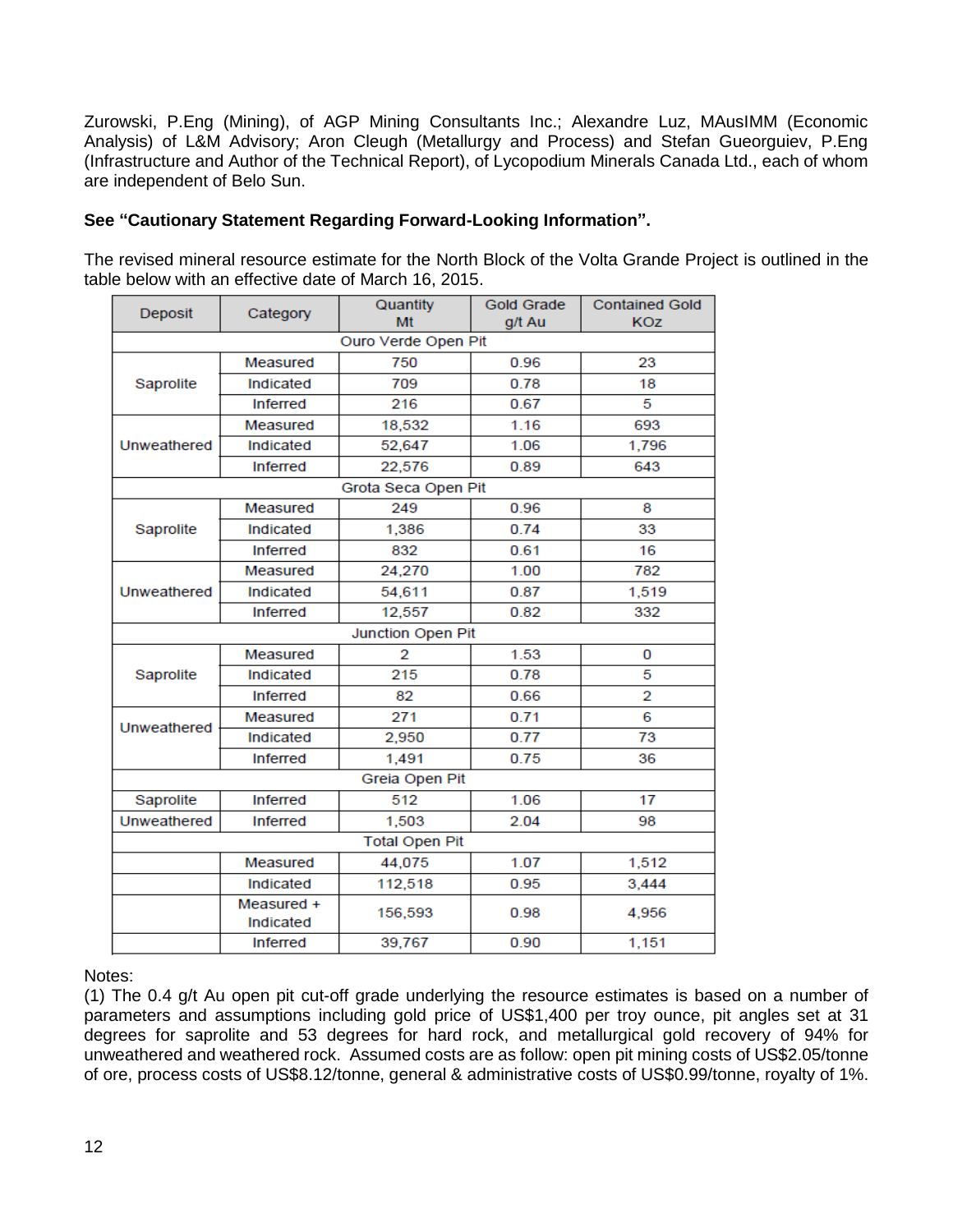(2) The quantity and grade of reported inferred mineral resources in this estimation are uncertain in nature and there has been insufficient exploration to define the inferred mineral resources as Indicated or measured mineral resources and it is uncertain if further exploration will result in upgrading them to indicated or measured mineral resource categories.

(3) The mineral resources have been classified according to the Canadian Institute of Mining, Metallurgy and Petroleum Standards for Mineral Resources and Reserves (November 2010). The effective date of this mineral resource estimate is March 30, 2015.

(4) The mineral resource estimate was authored Dr. Oy Leuangthong, P.Eng, a Qualified Person as defined by National Instrument 43-101 and is independent of Belo Sun. SRK Consulting (Canada) Inc. Dr. Leuangthong is not aware of any legal, political, environmental or other risks that could materially affect the potential development of the mineral resources.

Below is a summary of the mineral resource estimation parameters pertinent to the current resource estimate.

The estimation was prepared for the gold deposits located in the North Block. Four zones were separated. The majority of the estimation was carried out for the Ouro Verde and Grota Seca deposits. The Greia zone was separated from Grota Seca, it consists of a near-pit target to the North of the Grota Seca deposit. The Junction Zone is the connection between Ouro Verde and Grota Seca. It highlights some exploration potential along strike length between the two deposits.

The database consists of a total of 33,191 metres of drilling obtained from previously reported drilling and from 180,650 metres of drilling completed and assayed by Belo Sun since April 2010, for the Ouro Verde and Grota Seca deposits.

The mineralized zones at the Ouro Verde deposit extend for about 2,200 m along strike whereas the Grota Seca extends for 2,900m along strike.

For each deposit, Very Low, Low, Medium and High Grade domains where modelled in hard rock as well as in saprolite. The gold mineralization thickness ranges from 2 to 70 metres.

The composite length selected was 2.0 m. Residual composite of length of 0.5m and longer where included in the resource estimation.

Capping analysis was performed on composites for all grade domains. All domains were capped except High Grade Saprolite.

All estimations are based on a fully diluted block model with unitary dimension of 5 m E, 5 m N and 5 m elevation rotated -17° clockwise.

Three estimation passes with progressively relaxed parameters were used for each grade domain. The grade estimation was done using ordinary kriging interpolation. Additional restrictions were set to constrain the grade and radius of influence for the high grade part of the Mid Grade Domain.

Classification was performed using the density of the informing composites. Measured blocks are informed by composites at average distances of 25m (maximum distance is 40m). Indicated blocks are informed by composites at average distances of 50m (maximum distance of 80m).

Tonnage estimates are based on rock specific gravity of 2.75 tonnes per cubic metre for the Grota Seca and Ouro Verde deposits, and 1.36 tonnes per cubic metre for saprolite.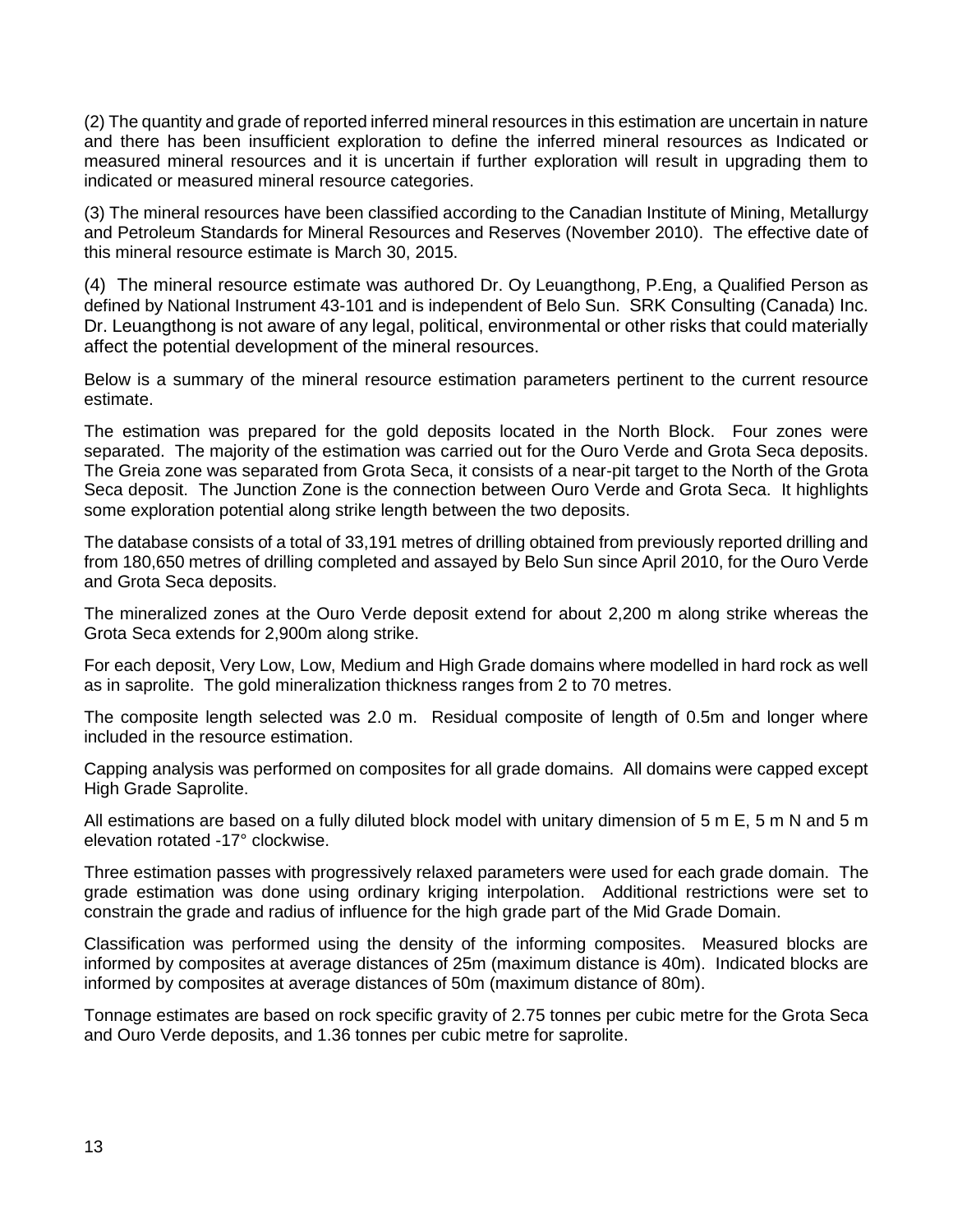## Environmental and construction licensing

In December 2013, the Environmental Council of Pará State, Brazil (COEMA) approved the Environmental Impact Assessment ("EIA") for Belo Sun's Volta Grande Project (see press release dated November 18, 2013). The approval of the Environmental Impact Assessment and receipt of the Previous Licence (LP) were key milestones in the advancement of the project towards construction phase. The Company received its Previous Licence in February 2014, which was issued with conditions related to training and capacity building, environmental monitoring, social education and development of local industries.

The Company built a training centre in the local village where training and capacity building workshops in conjunction with the Federal and Pará State agencies are ongoing. As well, the Company completed a study on the indigenous peoples in the region as part of the conditions of the LP. This study involved consultation with the indigenous tribes and other potential indigenous stakeholders in the region.

In February 2017, Belo Sun received its construction licence ("LI") for the Volta Grande Project. The LI is the final governmental approval authorizing the Company to proceed with construction and development of the project.

However, shortly after receiving the LI, the Company received an order from the judge of the Agrarian Court of Altamira issuing a temporary 180-day injunction halting certain work related to the LI. The purpose of the injunction is to provide time for the relocation of certain families living near the project site and the finalization of the agreement with INCRA involving the overlap of a small portion of the Company's mining concessions with their urban development project. The relocation plan approved in the LI authorizes families to relocate at a time of the families' choosing with relocation expenses covered by the Company. The Company is appealing the injunction and remains open to dialogue with all relevant authorities.

In April 2017, the Company received an interim suspension order related to the LI by the Court. According to the order, the LI has been suspended until the indigenous study, completed by the Company has been approved by Funai, the indigenous affairs agency of Brazil. According to Brazilian regulations, indigenous studies are required if indigenous lands are located less than 10 km from a mining project. The Company completed indigenous studies on the two closest indigenous lands, located 12 and 16 km away from the Volta Grande project, which was accepted by the Secretary of State for Environment and Sustainability. The interim decision by the Court was granted without hearing arguments from either the State of Para or from the Company. The Company believes that following a review of the previously completed indigenous study, the Court will reconsider their position.

#### Community relations

The Company operates two information offices in order to improve communication and opportunities between the Company and the local communities. The first is in the city of Senador José Porfírio, the municipality that hosts the Volta Grande Project. The office is located in the downtown core, near the City Hall where City Council and other public institutions are located. The second office is located in the Resaca Village near the Volta Grande Project.

Belo Sun is also contributing to the improved accessibility of public services such as health care and education to the local population near the Volta Grande Project by helping to transport doctors, nurses, dentists and teachers to the area. Among other things, these efforts promote the eradication of malaria in the Volta Grande area. Belo Sun also provides transportation on the weekends to local area residents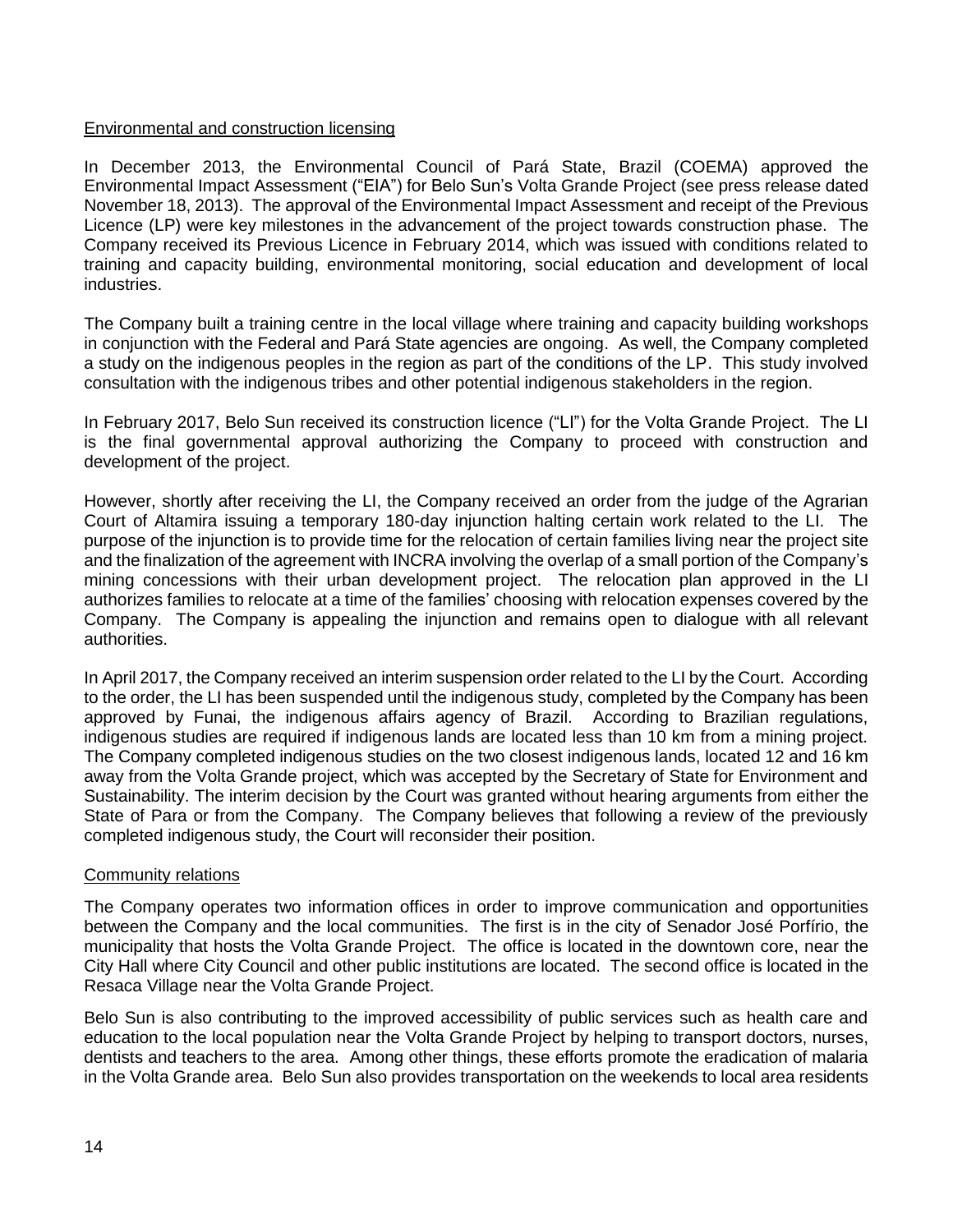who take a four-hour round trip boat ride to attend mining-oriented technical courses in the city of Altamira.

## **Off Balance Sheet Arrangements**

The Company is not party to any off-balance sheet arrangements.

#### **Related Party Transactions**

During the three months ended March 31, 2017 and 2016, the Company entered into the following transactions in the ordinary course of business with related parties that are not subsidiaries of the Company.

|                             |      | Purchases of goods/services |      |         |
|-----------------------------|------|-----------------------------|------|---------|
|                             |      | Three months ended          |      |         |
|                             |      | March 31,                   |      |         |
|                             | 2017 |                             | 2016 |         |
| 2227929 Ontario Inc.        | S    | 93.668                      | \$   | 90,000  |
| Forbes & Manhattan, Inc.    |      | 325,000                     |      | 225,000 |
| Les Consultants Geo Habilis |      | 3,600                       |      |         |

The following balances included in accounts payable and accrued liabilities were outstanding at the end of the reporting period:

|                                       | Amounts owed by related<br>parties |                                                                                                                                                   | Amounts owed to related<br>parties |           |
|---------------------------------------|------------------------------------|---------------------------------------------------------------------------------------------------------------------------------------------------|------------------------------------|-----------|
|                                       |                                    |                                                                                                                                                   |                                    |           |
|                                       | 31-Mar-17                          | 31-Dec-16                                                                                                                                         | 31-Mar-17                          | 31-Dec-16 |
| Directors and officers of the Company |                                    |                                                                                                                                                   | 133.157                            | 133,813   |
| 2227929 Ontario Inc.                  | $\overline{\phantom{0}}$           | $\hskip1.6pt\hskip1.6pt\hskip1.6pt\hskip1.6pt\hskip1.6pt\hskip1.6pt\hskip1.6pt\hskip1.6pt\hskip1.6pt\hskip1.6pt\hskip1.6pt\hskip1.6pt\hskip1.6pt$ | 101.700                            |           |
| Sulliden Mining Capital Inc.          | 2,800                              | $\overline{\phantom{a}}$                                                                                                                          | $\,$                               |           |

The Company shares office space with other companies who may have common officers and directors. The costs associated with the use of this space, including the provision of office equipment and supplies, are administered by 2227929 Ontario Inc. to whom the Company pays a monthly fee of \$30,000. 2227929 Ontario Inc. does not have any officers or directors in common with the Company.

Mr. Stan Bharti, a director of the Company, is the Executive Chairman of Forbes & Manhattan, Inc., a corporation that provides strategic planning and business development services to the Company. Forbes & Manhattan, Inc. charges a monthly consulting fee of \$25,000. During the three months ended March 31, 2017, the Company paid a bonus of \$250,000 to Mr. Bharti through Forbes & Manhattan, Inc. (March 31, 2016: \$150,000).

Mr. Stephane Amireault, an officer of the Company, is an officer of Les Consultants Geo Habilis, a company that provides geological services to the Company from time to time.

Sulliden Mining Capital Inc. ("Sulliden") is a related party by virtue of common officers and directors. Mr. Stan Bharti and Mr. William Clarke, directors of the Company, are also directors of Sulliden. Mr. Peter Tagliamonte, and officer and director of the Company, is also an officer and director of Sulliden. The Company paid costs on behalf of Sulliden, and has billed Sulliden for reimbursement. As well, subsequent to the end of the period, the Company loaned \$1,000,000 to Sulliden as a short term loan.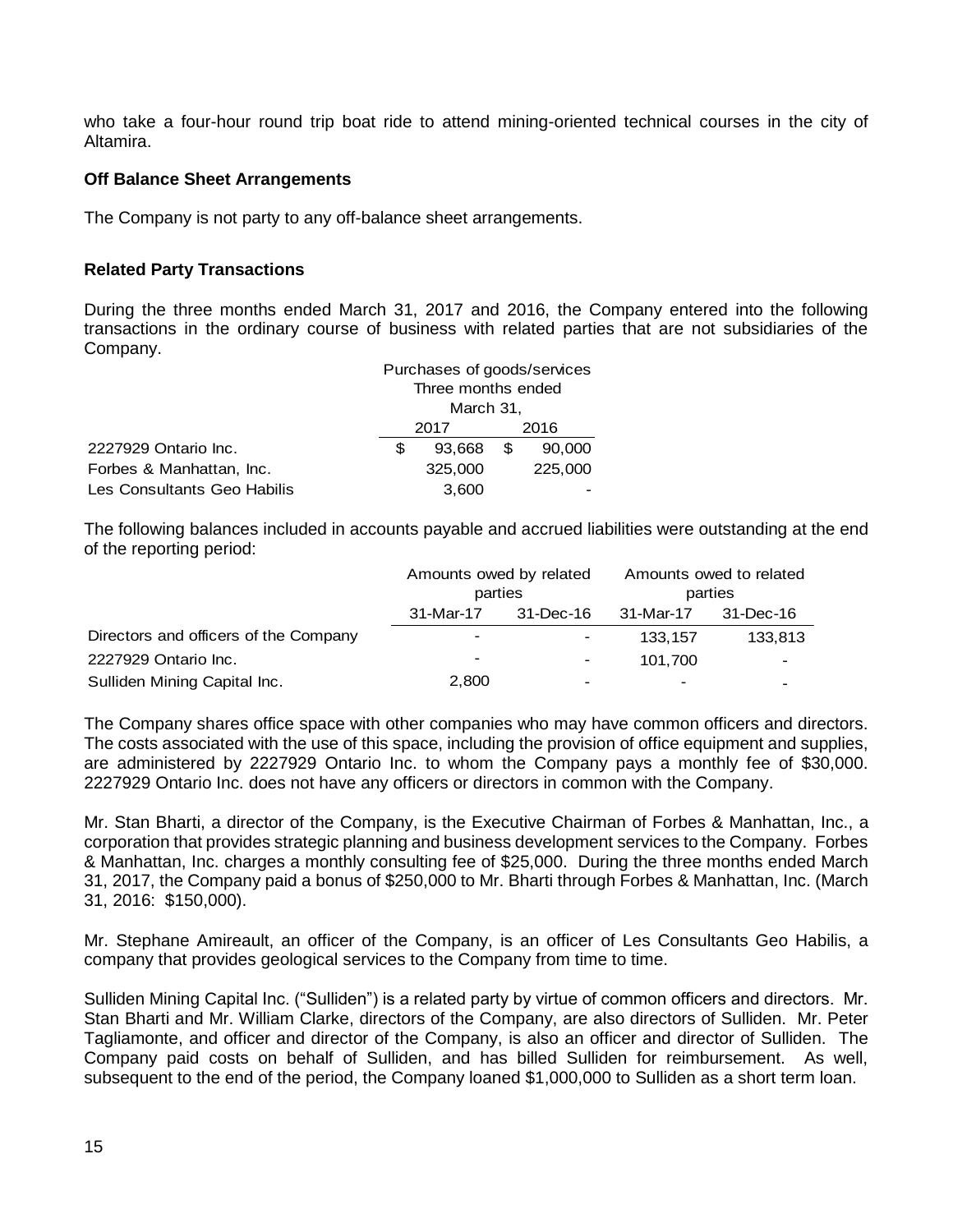The amounts outstanding are unsecured and will be settled in cash. No guarantees have been given or received. No expense has been recognized in the current or prior periods for bad or doubtful debts in respect of the amounts owed by related parties.

## *Compensation of key management personnel of the Company*

The remuneration of directors and other members of key management personnel during the period were as follows:

|                      |                           | Three months ended |  |  |
|----------------------|---------------------------|--------------------|--|--|
|                      | March 31,                 |                    |  |  |
|                      | 2017                      | 2016               |  |  |
| Short-term benefits  | $$1,715,250$ $$1,064,750$ |                    |  |  |
| Share-based payments | 306.543                   |                    |  |  |
| DSU expense          | 3,779,544                 |                    |  |  |
|                      | \$ 5,801,337              | \$1,064,750        |  |  |

In accordance with IAS 24 Related Party Disclosures, key management personnel are those persons having authority and responsibility for planning, directing and controlling the activities of the Company, directly or indirectly, including any directors (executive and non-executive) of the Company.

The remuneration of directors and key executives is determined by the compensation committee having regard to the performance of individuals and market trends.

More detailed information regarding the compensation of officers and directors of the Company is disclosed in the management information circular. The most recent management information circular is available under profile of the Company on SEDAR at www.sedar.com.

#### **Financial Instruments and Other Instruments**

The carrying value of cash and cash equivalents, prepaid expenses, sundry receivable and accounts payable approximate their fair values due to the short maturity of those instruments.

The Company's risk exposures and their impacts on the Company's financial instruments are summarized below. There have been no significant changes in the risks, objectives, policies and procedures for managing risk during the three months ended March 31, 2017.

#### Credit risk

Credit risk arises from the non-performance by counterparties of contractual financial obligations. The Company's primary counterparties related to its cash and cash equivalents and term investment carry an investment grade rating as assessed by external rating agencies. The Company maintains all of its cash and cash equivalents and term investment with major Canadian and Brazilian financial institutions. Deposits held with these institutions may exceed the amount of insurance provided on such deposits.

The Company's maximum exposure to credit risk at the balance sheet date is the carrying value of cash and cash equivalents, term investment and sundry receivables.

## Liquidity risk

Liquidity risk is the risk that the Company may be unable to meet short-term financial obligations. The Company manages liquidity risk by maintaining adequate cash and cash equivalent balances. The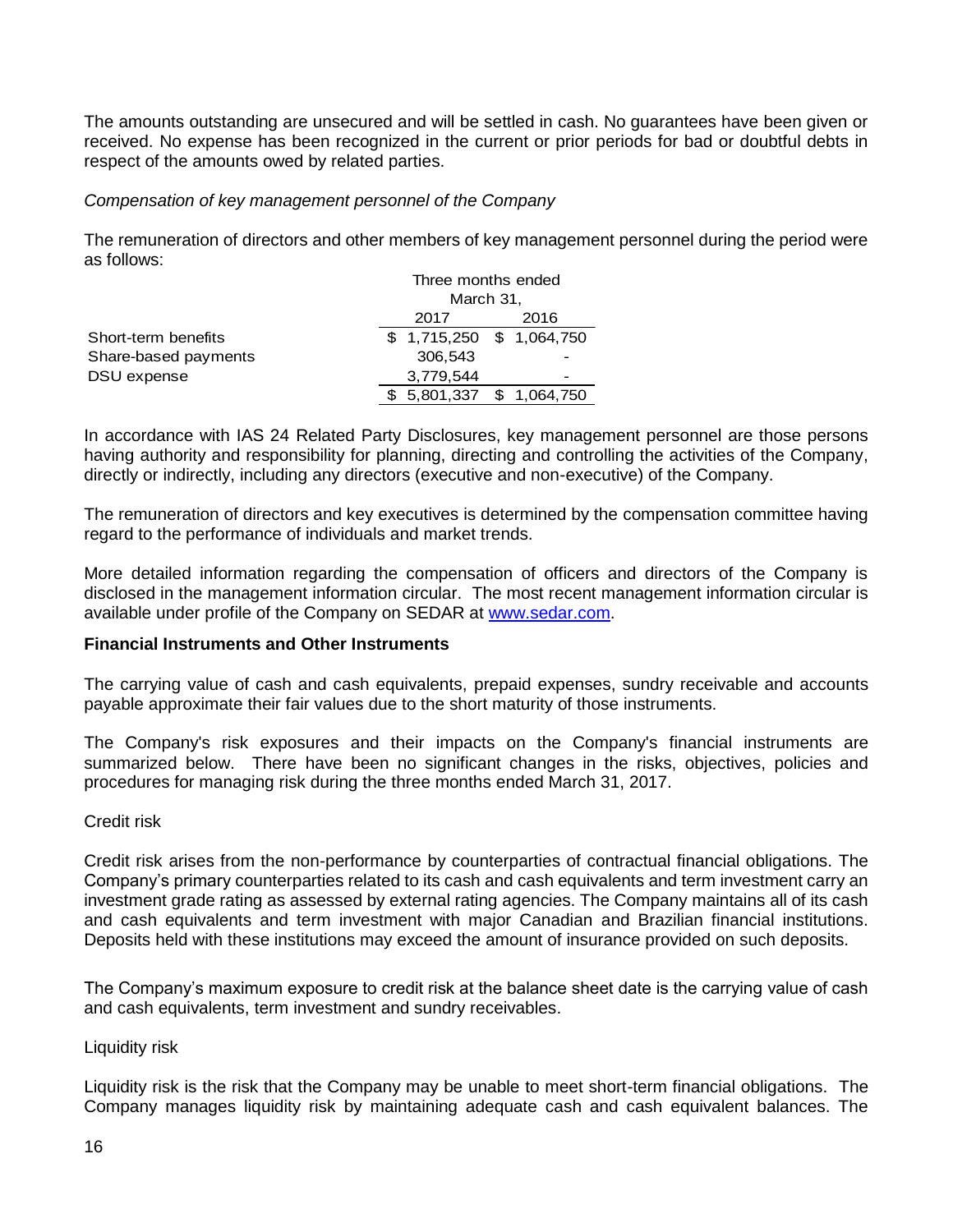Company continuously monitors and reviews both actual and forecasted cash flows, and also matches the maturity profile of financial assets and liabilities.

As at March 31, 2017, the Company had current assets of \$74,660,668 to settle current liabilities of \$10,797,873. Approximately \$3,600,000 of the Company's financial liabilities as at March 31, 2017 have contractual maturities of less than 30 days and are subject to normal trade terms. Of this amount, approximately \$2,460,000 has been payable for over 180 days. The Company's DSU obligations are expected to be settled in cash at the time the holder ceases to be an officer, director or employee of the Company.

Market risk

(a) Interest rate risk

Interest rate risk is the risk that and investment's value will change due to a change in the level of interest rates. The Company's cash equivalents are subject to interest rate cash flow risk as they carry variable rates of interest. The Company's interest rate risk management policy is to purchase highly liquid investments with a term to maturity of one year or less on the date of purchase.

Based on cash and cash equivalent balances on hand at March 31, 2017, a 0.1% change in interest rates could result in a corresponding change in net loss of approximately \$74,000 (December 31, 2016 - \$82,000).

## Currency Risk

As the Company operates on an international basis, foreign exchange risk exposures arise from transactions and balances denominated in foreign currencies. The Company's foreign currency risk arises primarily with respect to the United States dollar and Brazilian Real. Fluctuations in the exchange rates between these currencies and the Canadian dollar could have a material effect on the Company's business, financial condition and results of operations. The Company does not engage in any hedging activity to mitigate this risk.

A strengthening of \$0.01 in the United States dollar against the Brazilian Real would have decreased net income by approximately \$54,000 for the three months ended March 31, 2017 (March 31, 2016 - \$58,000). A strengthening of \$0.01 in the Canadian dollar against the United States dollar would have decreased other comprehensive income by approximately \$17,000 for the three months ended March 31, 2017 (March 31, 2016 - \$16,000).

As at March 31, 2017 the monetary balances in non-Canadian dollar currencies are as follows:

|                                          |     | <b>Brazilian</b> |
|------------------------------------------|-----|------------------|
|                                          |     | Reais            |
| Cash                                     | R\$ | 1,297,602        |
| Accounts receivable and prepaid expenses |     | 300,985          |
| Long term investment                     |     | 1,563,729        |
| Accounts payable                         |     | (8,615,246)      |
|                                          | R\$ | (5,452,930)      |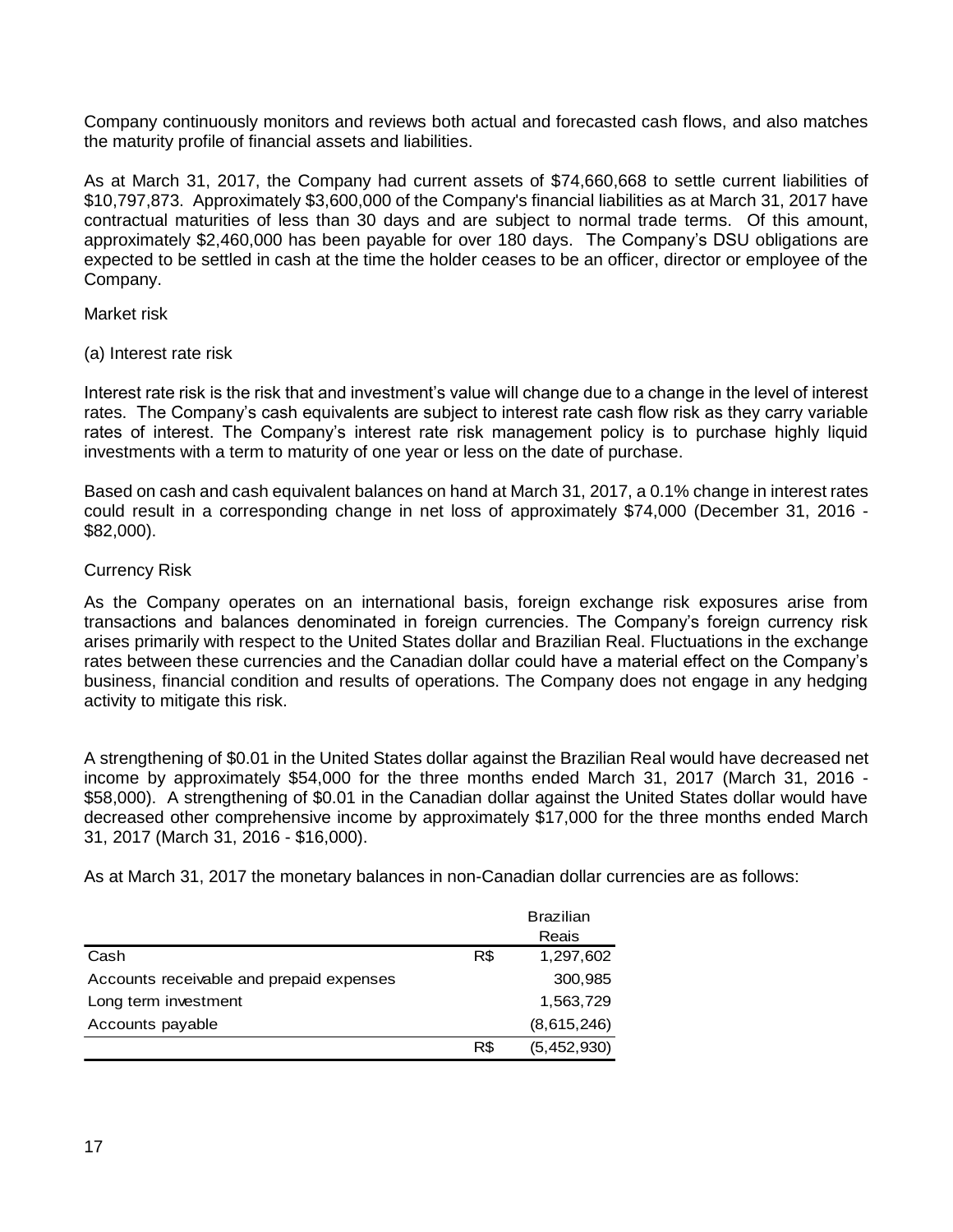## **Outstanding Share Data**

Authorized unlimited common shares without par value – 465,589,915 are issued and outstanding as at May 15, 2017.

Authorized unlimited special shares – zero outstanding.

There were no warrants outstanding as at May 15, 2017.

Stock options outstanding as at May 15, 2017 are as follows:

| Number of stock options | Exercise |       |             |
|-------------------------|----------|-------|-------------|
| outstanding             |          | price | Expiry date |
|                         |          |       |             |
| 100,000                 | \$       | 1.17  | 14-Jun-17   |
| 1,185,000               | \$       | 1.15  | $3$ -Jul-17 |
| 730,000                 | \$       | 1.15  | 10-Jul-17   |
| 200,000                 | \$       | 1.14  | 9-Apr-18    |
| 1,753,000               | \$       | 0.71  | 19-Aug-18   |
| 5,055,000               | \$       | 0.12  | 19-Nov-19   |
| 7,520,000               | \$       | 0.22  | 6-Apr-20    |
| 550,000                 | \$       | 0.22  | 8-Jun-20    |
| 4,958,000               | \$.      | 0.85  | 14-Nov-21   |
| 22,051,000              | \$       | 0.47  |             |

As at May 15, 2017, there were 18,214,000 DSU's outstanding, of which 4,553,500 have vested at May 15, 2017.

## **Subsequent events**

In April 2017, the Company entered into an agreement with Sulliden whereby the Company loaned Sulliden \$1,000,000 as a short-term loan. A set-up fee of \$5,000 was charged with respect to this loan, and interest of \$5,000 is payable for every 15 days the loan is outstanding. The maturity of the loan was May 2, 2017; however, this was extended and the loan was repaid to the Company on May 15, 2017. The Company and Sulliden share common officers and directors.

## **Risks and Uncertainties**

The operations of the Company are speculative due to the high-risk nature of its business, which are the acquisition, financing, exploration and development of mining properties. These risk factors could materially affect the Company's future operating results and could cause actual events to differ materially from those described in forward–looking information relating to the Company. Please refer to the Company's Annual Information Form for the three months ended March 31, 2017 filed on SEDAR on March 28, 2017 for a full description of the Company's risks in addition to those highlighted below.

## Nature of Mining, Mineral Exploration and Development Projects

Development projects have no operating history upon which to base estimates of future capital and operating costs. For development projects, mineral resource estimates and estimates of operating costs are, to a large extent, based upon the interpretation of geologic data obtained from drill holes and other sampling techniques, and feasibility studies, which derive estimates of capital and operating costs based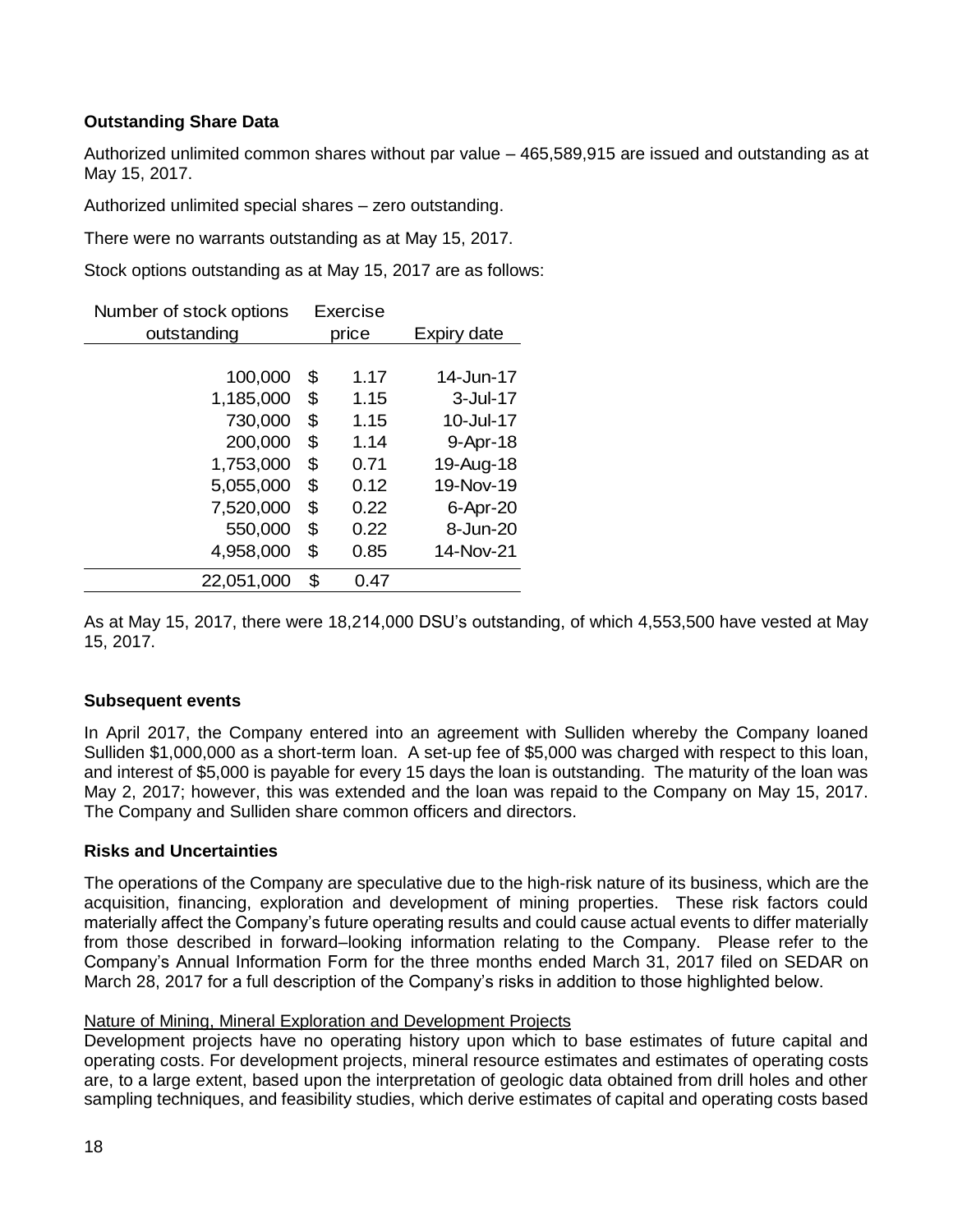upon anticipated tonnage and grades of ore to be mined and processed, ground conditions, the configuration of the mineral deposit, expected recovery rates of minerals from ore, estimated operating costs, and other factors. As a result, actual production, cash operating costs and economic returns could differ significantly from those estimated. It is not unusual for new mining operations to experience problems during the start-up phase, and delays in the commencement of production often can occur.

Mineral exploration is highly speculative in nature. There is no assurance that exploration efforts will be successful. Even when mineralization is discovered, it may take several years until production is possible, during which time the economic feasibility of production may change. Substantial expenditures are required to establish measured, indicated and inferred mineral resources through drilling. Upon completion of a feasibility study, with an accompanying economic analysis, proven and probable mineral reserves may be estimated. Because of these uncertainties, no assurance can be given that exploration programs will result in the expansion of mineral resources or the establishment of mineral reserves. There is no certainty that the expenditures made towards the search and evaluation of mineral deposits will result in discoveries or development of commercial quantities of ore.

Mine development capital cost estimates are vulnerable to market forces, cost escalations and reductions, exchange rate fluctuations and supplier price changes. These factors can affect capital cost estimates.

## Mineral Resource and Mineral Reserve Estimates May be Inaccurate

There are numerous uncertainties inherent in estimating mineral resources and reserves, including many factors beyond the control of the Corporation. Such estimates are a subjective process, and the accuracy of any mineral resource or reserve estimate is a function of the quantity and quality of available data and of the assumptions made and judgments used in geological interpretation. These amounts are estimates only and the actual level of recovery of minerals from such deposits may be different. Differences between management's assumptions, including economic assumptions such as metal prices, market conditions and actual events could have a material adverse effect on the Corporation's mineral resource and reserve estimates, financial position and results of operations.

#### Uncertainty Relating to Mineral Resources

Mineral resources that are not mineral reserves do not have demonstrated economic viability. Due to the uncertainty that may attach to mineral resources, there is no assurance that mineral resources will be upgraded to mineral reserves.

#### **Foreign Operations**

At present, the mineral properties of Belo Sun are located in Brazil. As a result, the operations of the Corporation are exposed to various levels of political, economic and other risks and uncertainties associated with operating in a foreign jurisdiction. These risks and uncertainties include, but are not limited to, currency exchange rates; price controls; import or export controls; currency remittance; high rates of inflation; labour unrest; renegotiation or nullification of existing permits, applications and contracts; tax disputes; changes in tax policies; restrictions on foreign exchange; changing political conditions; community relations; currency controls; and governmental regulations that may require the awarding of contracts of local contractors or require foreign contractors to employ citizens of, or purchase supplies from, a particular jurisdiction. Changes, if any, in mining or investment policies or shifts in political attitudes in Brazil or other countries in which Belo Sun may conduct business, may adversely affect the operations of the Corporation. The Corporation may become subject to local political unrest or poor community relations that could have a debilitating impact on operations and, at its extreme, could result in damage and injury to personnel and site infrastructure.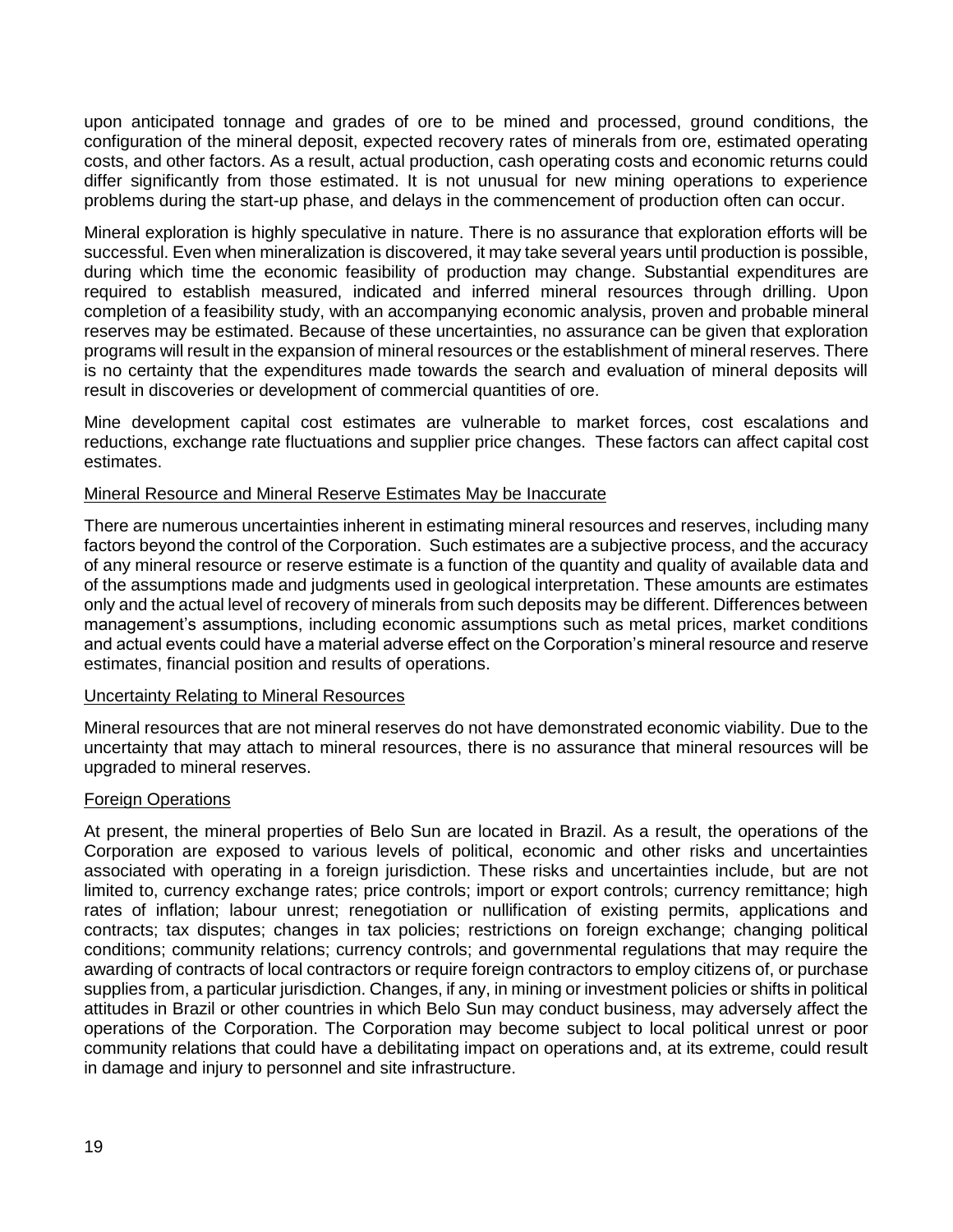Failure to comply with applicable laws and regulations may result in enforcement actions and include corrective measures requiring capital expenditures, installing of additional equipment or remedial actions. Parties engaged in mining operations may be required to compensate those suffering loss or damage by reason of mining activities and may have civil or criminal fines or penalties imposed for violations of applicable laws or regulations.

## Licences and Permits, Laws and Regulations

The Corporation's exploration and development activities, including mine, mill and infrastructure facilities, require permits and approvals from various government authorities, and are subject to extensive federal, state and local laws and regulations governing prospecting, development, production, transportation, exports, taxes, labour standards, occupational health and safety, mine safety and other matters. Such laws and regulations are subject to change, can become more stringent and compliance can therefore become more time consuming and costly. In addition, the Corporation may be required to compensate those suffering loss or damage by reason of its activities. There can be no assurance that the Corporation will be able to maintain or obtain all necessary licences, permits and approvals that may be required to explore and develop its properties, commence construction or to operate its mining facilities.

The costs and potential delays associated with obtaining or maintaining the necessary authorizations and licences and complying with these authorizations, licences and applicable laws and regulations could stop or materially delay or restrict the Corporation from proceeding with the development of the Volta Grande Gold Project. The recent litigation process with the Agrarian Court of Altamira, and other claims and injunctions brought against the Corporation are examples of legal claims that affect, and may continue to affect, the Volta Grande Gold Project. Any failure to comply with applicable laws, regulations, authorizations or licences, even if inadvertent, could result in interruption or termination of exploration, development or mining operations or logistics operations, or material fines, penalties or other liabilities that could have a material adverse effect on the Corporation's business, reputation, properties, results of operations, financial condition, prospects or community relations. Claims, lawsuits and injunctions may be brought by parties looking to prevent the Corporation from advancing its projects. The Corporation can make no assurance that it will be able to maintain or obtain all of the required mineral licences and authorizations on a timely basis, if at all. There is no assurance that it will obtain the corresponding mining concessions, or that if they are granted, that the process will not be heavily contested and thus costly and time consuming to the Corporation. In addition, it may not obtain one or more licences. Any such failure may have a material adverse effect on the Corporation's business, results of operations and financial condition.

## **Environmental**

The Company's activities are subject to extensive federal, state and local laws and regulations governing environmental protection and employee health and safety. Environmental legislation is evolving in a manner that is creating stricter standards, while enforcement, fines and penalties for non-compliance are more stringent. The cost of compliance with changes in governmental regulations has the potential to reduce the profitability of operations. Furthermore, any failure to comply fully with all applicable laws and regulations could have significant adverse effects on the Company, including the suspension or cessation of operations.

The current and future operations of the Corporation, including development and mining activities, are subject to extensive federal, state and local laws and regulations governing environmental protection, including protection and remediation of the environment and other matters. Activities at the Corporation's properties may give rise to environmental damage and create liability for the Corporation for any such damage or any violation of applicable environmental laws. To the extent the Corporation is subject to environmental liabilities, the payment of such liabilities or the costs that the Corporation may incur to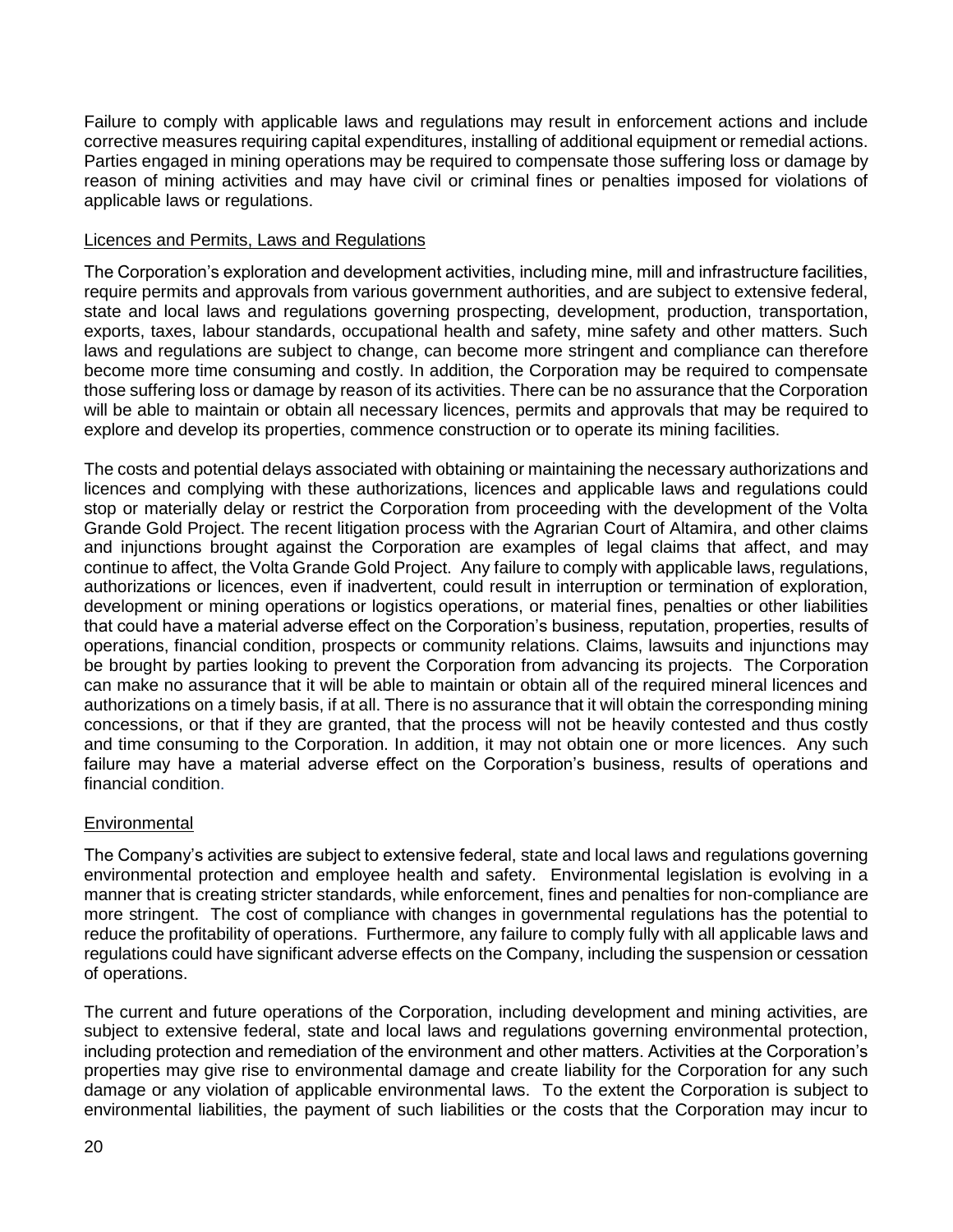remedy environmental pollution would reduce otherwise available funds and could have a material adverse effect on the Corporation. If the Corporation is unable to fully remedy an environmental problem, it might be required to suspend operations or enter into interim compliance measures pending completion of the required remedy. The potential exposure may be significant and could have a material adverse effect. The Corporation intends to minimize risks by taking steps to ensure compliance with environmental, health and safety laws and regulations and operating to applicable environmental standards.

Many of the local, state and federal environmental laws and regulations require the Corporation to obtain licences for its activities. The Corporation must update and review its licences from time to time, and is subject to environmental impact analyses and public review processes prior to approval of new activities. In particular, the Corporation's mineral project is located in the Volta Grande do Xingu region, in the area proximal to the Belo Monte hydroelectric plant, on the Xingu River, which is one of the Amazon's most important rivers. Due to the existence of communities of indigenous peoples and the region's biodiversity, the environmental licensing process of the Belo Monte dam has attracted a great deal of attention from the local communities, non-governmental organizations, the Federal Public Prosecutor Office, the Brazilian Institute of Environment and Renewable Natural Resources, and other Brazilian and foreign institutions. Therefore, environmental licensing of the Volta Grande Project and relations with local communities may be more challenging and time consuming and subject to greater scrutiny as compared to the environmental licensing process and community and social relations for other mineral projects conducted in Brazil. Belo Sun can make no assurance that it will be able to maintain or obtain all of the required environmental and social licences on a timely basis, if at all.

In addition, it is possible that future changes in applicable laws, regulations and authorizations or changes in enforcement or regulatory interpretation could have a significant impact on the Corporation's activities. Those risks include, but are not limited to, the risk that regulatory authorities may increase bonding requirements beyond the Corporation's or its subsidiaries' financial capabilities. Developments elsewhere in the Brazilian mining industry or in relation to Brazilian mining legislation may add to regulatory processes and requirements, including additional scrutiny of all current permitting applications.

## Liquidity Concerns and Future Financings

The Corporation will require significant capital and operating expenditures in connection with the development of the Volta Grande Project. There can be no assurance that the Corporation will be successful in obtaining the required financing as and when needed. Volatile markets may make it difficult or impossible for the Corporation to obtain debt or equity financing on favourable terms, if at all. Failure to obtain additional financing on a timely basis may cause the Corporation to postpone or slow down its development plans, forfeit rights in some or all of the Corporation's properties or reduce or terminate some or all of its activities. In the event that the Corporation completes an equity financing, such financing could be extremely dilutive to current shareholders who invested in the Corporation at higher share prices and dilutive as compared to the Corporation's estimated net asset value per share and mineral resource or reserve ounces per share.

## Title to Properties

The acquisition of title to resource properties is a very detailed and time-consuming process. The Corporation holds its interest in its properties indirectly through exploration permits and exploration applications. Title to, and the area of, the permits may be disputed or applications may lapse. There is no guarantee that such title will not be challenged or impaired. There may be challenges to the title of the properties in which the Corporation may have an interest, which, if successful, could result in the loss or reduction of the Corporation's interest in the properties. There are garimpeiros (informal miners) operating within the Corporation's property, and there may be issues and difficulties that could arise,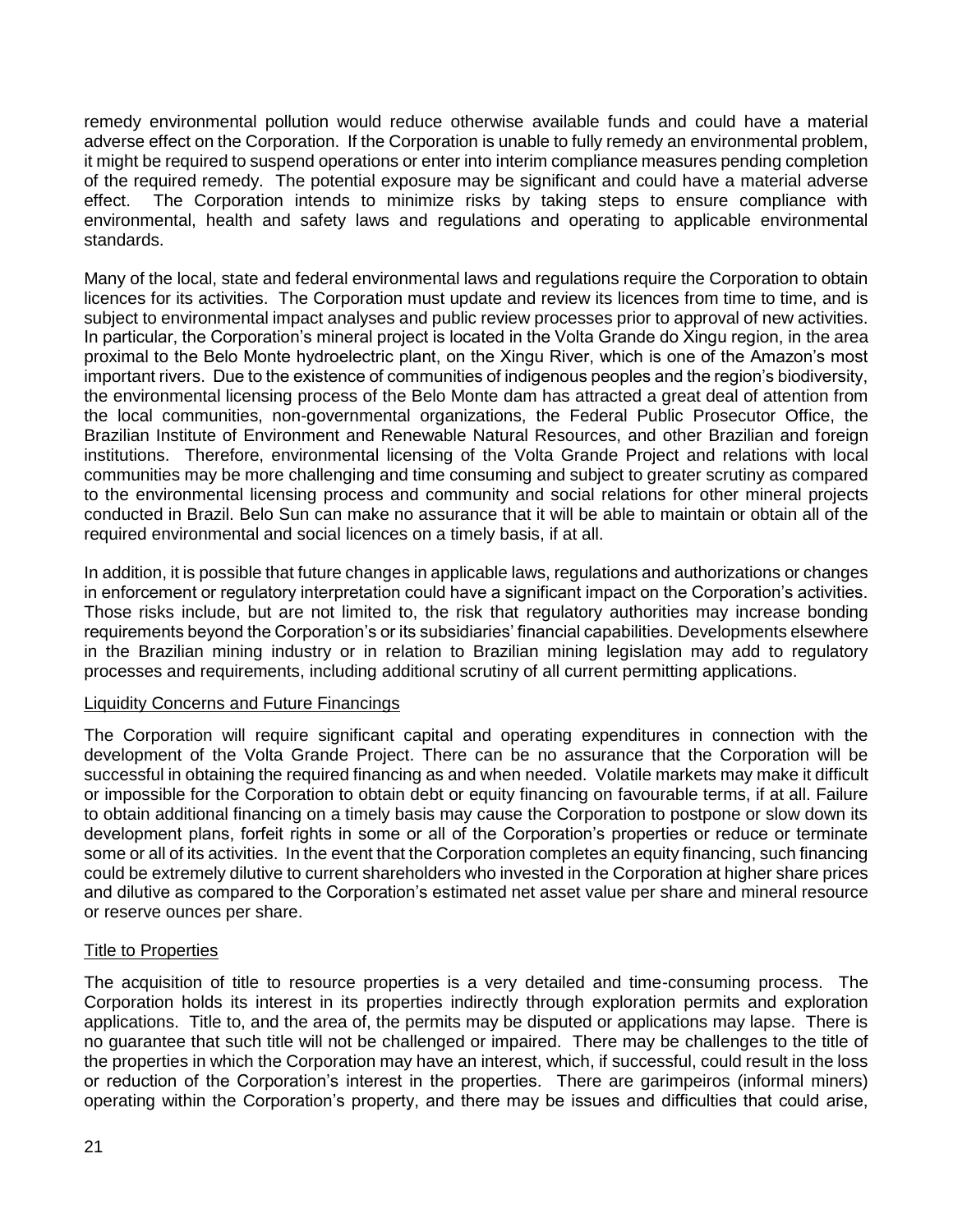including title disputes and the risk of the garimpeiros encroaching onto active areas of the Volta Grande Project.

The Corporation may need to acquire title to additional surface rights and property interests to further exploration and development activities. There can be no assurances that the Corporation will be able to acquire such additional surface rights. To the extent additional surface rights are available, they may only be acquired at significantly increased prices, potentially adversely affecting financial performance of the Corporation.

## Project Development Costs

The Company plans to continue to develop its Volta Grande Project. There can be no assurance that this project will be fully developed in accordance with the Company's current plans or completed on time or to budget, or at all.

## Litigation

Belo Sun has entered into legal binding agreements with various third parties on a consulting and partnership basis. The rights and obligations that arise from such agreements are open to interpretation and Belo Sun may disagree with the position taken by the various other parties resulting in a dispute that could potentially initiate litigation and cause Belo Sun to incur legal costs in the future. Given the speculative and unpredictable nature of litigation, the outcome of any future disputes could have a material adverse effect on Belo Sun.

#### Dependence on Key Personnel

The success of the Company is dependent upon the efforts and abilities of its senior management and board of directors. The loss of any member of the management team or board of directors could have a material adverse effect upon the business and prospects of the Company. In such event, the Company will seek satisfactory replacements but there can be no guarantee that appropriate personnel will be found.

#### Conflicts of Interest

Certain of the directors and officers of the Company may serve from time to time as directors, officers, promoters and members of management of other companies involved in mining or natural resource exploration and development and therefore it is possible that a conflict may arise between their duties as a director or officers of the Company and their duties as a director, officer, promoter or member of management of such other companies.

The directors and officers of the Company are aware of the existence of laws governing accountability of directors and officers for corporate opportunity and requiring disclosures by directors of conflicts of interest and the Company will rely upon such laws in respect of any directors' and officers' conflicts of interest or in respect of any breaches of duty by any of its directors or officers. All such conflicts will be disclosed by such directors or officers in accordance with applicable laws and the directors and officers will govern themselves in respect thereof to the best of their ability in accordance with the obligations imposed upon them by law.

## **Disclosure Controls and Procedures**

Management of the Company is responsible for establishing and maintaining disclosure controls and procedures. Management has designed such disclosure controls and procedures, or caused them to be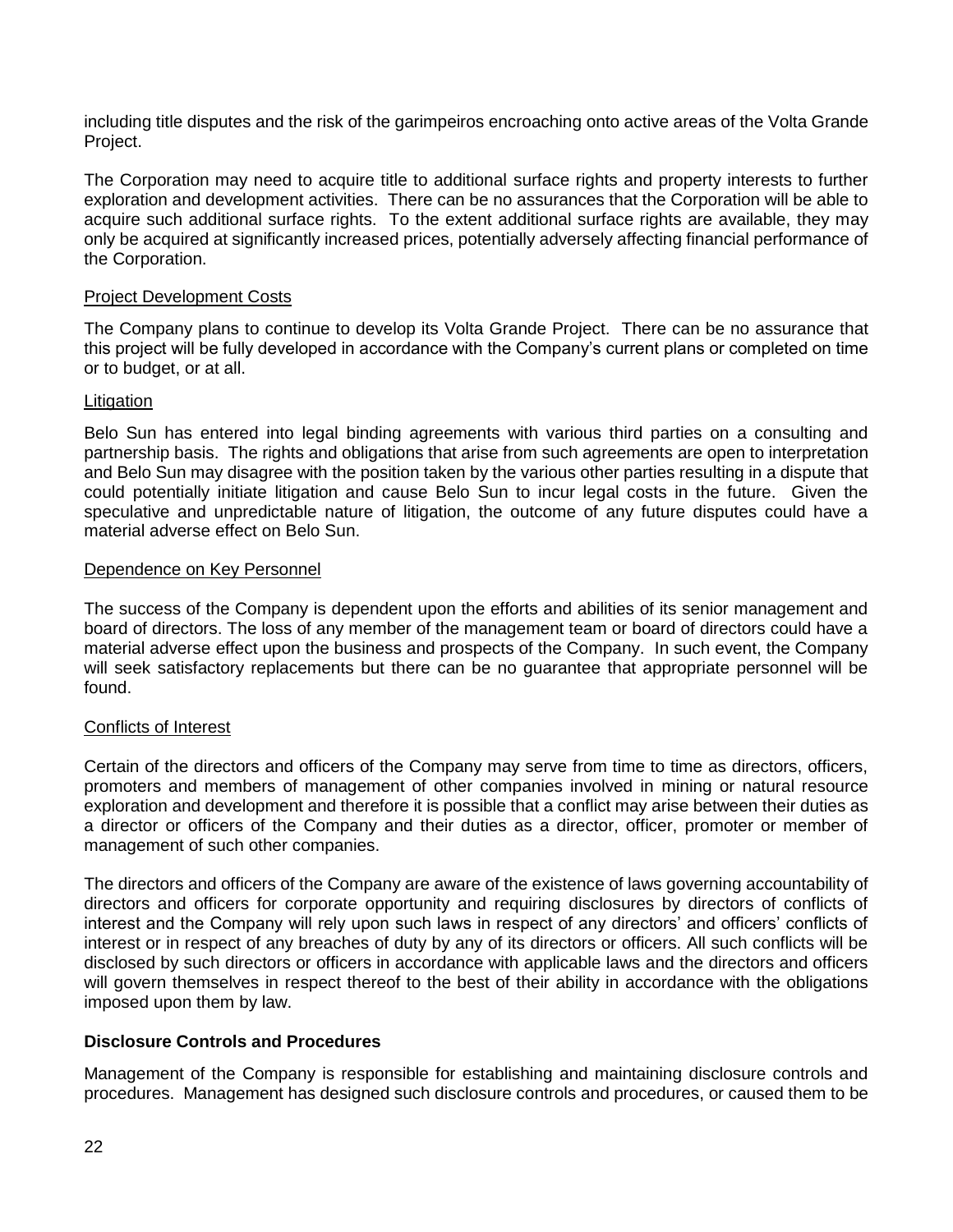designed under its supervision, to provide reasonable assurance that material information relating to the Company, including its consolidated subsidiaries, is made known to the Chief Executive Officer and the Chief Financial Officer by others within those entities.

## Internal Control Over Financial Reporting

Belo Sun's management, including the CEO and CFO, is responsible for establishing and maintaining adequate internal control over financial reporting. Under their supervision, the Company's internal control over financial reporting is a process designed to provide reasonable assurance regarding the reliability of financial reporting and the preparation of financial statements for external purposes in accordance with IFRS. The Company's internal control over financial reporting includes policies and procedures that:

- Pertain to the maintenance of records that, in reasonable detail, accurately and fairly reflect the transactions, acquisitions and dispositions of the assets of the Company;
- Provide reasonable assurance regarding the prevention or timely detection of unauthorized acquisition, use or disposition of the Company's assets that could have a material effect on the annual or interim financial statements.

The CEO and CFO have certified that Internal Controls over Financial Reporting have been designed to provide reasonable assurance regarding the reliability of financial reporting and the preparation of financial statements for external purposes in accordance with IFRS. Management used the criteria set forth by the Committee of Sponsoring Organizations of the Treadway Commission on Internal Control (COSO - 1992) Framework to design the Company's internal control over financial reporting. The Audit Committee of the Company has reviewed this MD&A and the consolidated financial statements for the three months ended March 31, 2017, and Belo Sun's Board of Directors approved these documents prior to their release.

#### Limitations of Controls and Procedures

The Company's management, including the Chief Executive Officer and Chief Financial Officer, believe that disclosure controls and procedures and internal control over financial reporting, no matter how well conceived and operated, can provide only reasonable, not absolute, assurance that the objectives of the control system are met. Further, the design of a control system must reflect the fact that there are resource constraints, and the benefits of controls must be considered relative to their costs. Because of the inherent limitations in all control systems, they cannot provide absolute assurance that all control issues and instances of fraud, if any, within the Company have been prevented or detected. These inherent limitations include the realities that judgments in decision-making can be faulty, and that breakdowns can occur because of simple error or mistake. Additionally, controls can be circumvented by the individual acts of some persons, by collusion of two or more people, or by unauthorized override of the controls. The design of any control system also is based in part upon certain assumptions about the likelihood of future events, and there can be no assurance that any design will succeed in achieving its stated goals under all potential future conditions. Accordingly, because of the inherent limitations in a cost effective control system, misstatements due to error or fraud may occur and not be detected.

## **Significant Accounting Policies**

The Company's significant accounting policies can be found in Note 2 of its annual consolidated financial statements for the three months ended March 31, 2017.